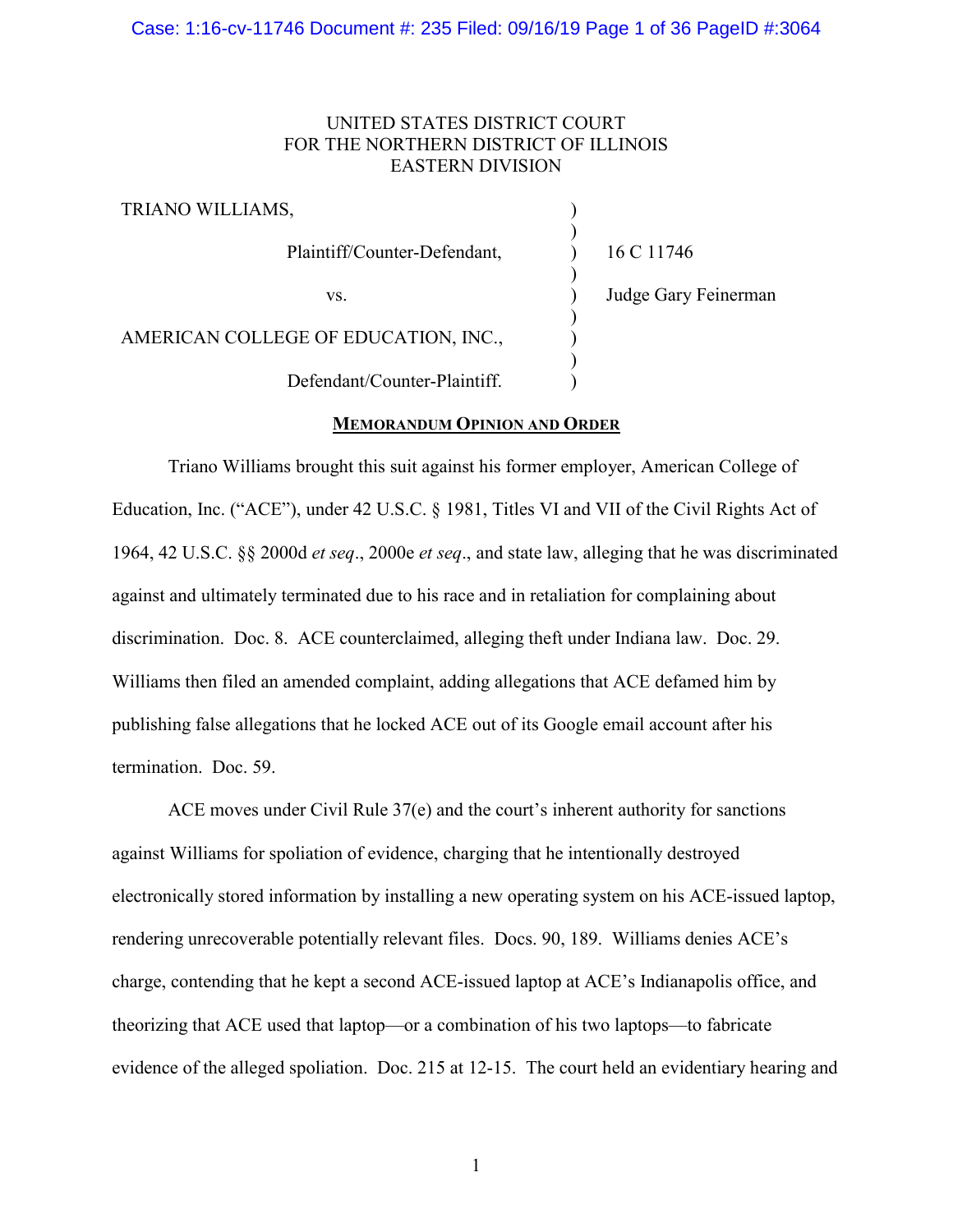entertained oral argument. Docs. 208, 210-215. Having heard, reviewed, and carefully considered the evidence, the court finds that Williams destroyed files on his laptop by installing a new operating system and committed perjury in denying that he had done so, and therefore grants ACE's sanctions motion, dismisses Williams's claims, and relinquishes its jurisdiction over ACE's counterclaim.

## **Background**

Williams worked in ACE's Information Technology ("IT") department from 2007 through February 2016. Doc. 124-2 at ¶ 6. He was a systems administrator from 2013 through 2016. *Id*. at ¶ 8. From 2011 until his termination, Williams worked remotely from his home in Riverdale, Illinois. *Id*. at ¶¶ 10-11; Doc. 214 at 4.

On February 12, 2016, ACE told Williams that it was relocating all IT employees to its Indianapolis headquarters and that he would no longer be permitted to work remotely from home. Doc. 124-2 at ¶ 12; Doc. 212 at 68-69, 169; Doc. 124-4. Williams alleges that he was subjected to discriminatory treatment due to his race over the course of his employment and that ACE forced him to choose between relocating and leaving his job due to his race and in retaliation for his prior complaints about discrimination. Doc. 59 at ¶¶ 43-52. The most salient of those complaints were set forth in a letter (the parties call it the "ACE Culture Letter") that Williams sent to supervisors expressing his concerns that "[t]he culture of [ACE] has become very toxic … and seems to affect only the African American demographic of our college." Doc. 124-3; Doc. 59 at ¶ 14. The letter is dated February 11, 2016—the day before ACE announced on February 12 that all IT employees had to relocate to Indianapolis—but the parties dispute whether Williams in fact prepared and sent it before February 12.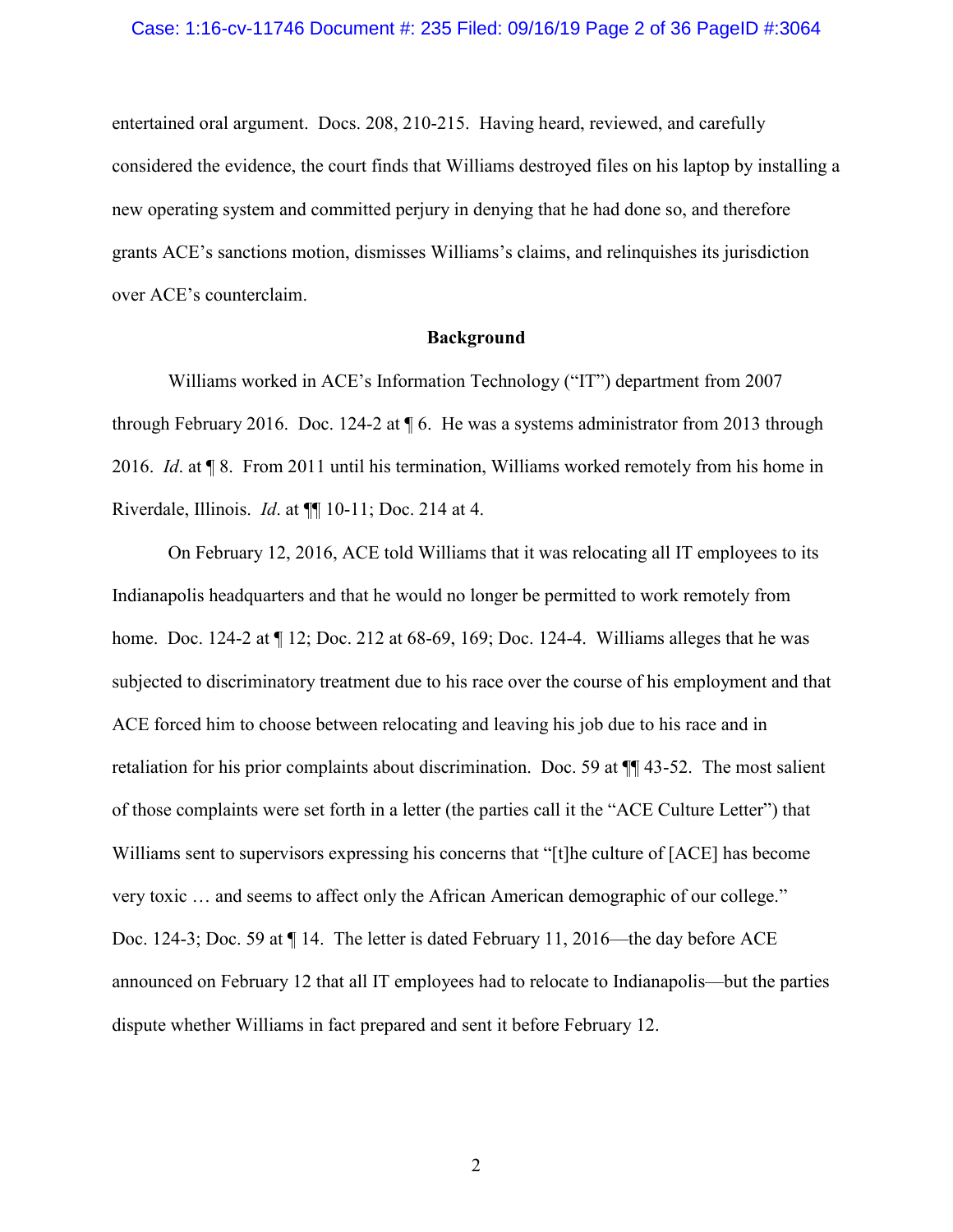# **A. Williams's Knowledge of His Preservation Obligations**

On February 29, 2016, ACE told Williams that it was placing him on a leave of absence and that he should no longer report to work. Doc. 124-2 at ¶ 21. Williams's attorney sent ACE a letter that day, informing it of Williams's intent to bring this suit. Doc. 89 at 10-11. ACE's counsel responded on March 10, 2016, stating:

The College asks that you remind Mr. Williams that he has affirmative obligations to preserve any and all electronic and paper documents that are relevant to his claims, his separation and his employment with the College. This not only includes preserving his company property without destruction, but also any personal email, text messages or other forms of communication that he has had with other current or former College employees. We trust Mr. Williams has and will continue to comply with [h]is preservation obligations.

*Id*. at 13-14.

# **B. Williams's Home Laptop**

On February 29, 2016, the day Williams was placed on a leave of absence, ACE cut off his access to its network by changing his password and disabling his account. Doc. 212 at 54, 69, 175; Doc. 214 at 4; Doc. 124-2 at ¶¶ 21, 42. Although Williams's network access was disabled, he still could have logged into the ACE-issued laptop he kept at home by using either his previous password—because the computer was no longer on ACE's network, it would not have received the update invalidating that password—or the local administrator credentials. Doc. 212 at 70-71; Doc. 214 at 4-5. According to James Aldridge, ACE's vice president of technology, ACE could not have remotely accessed Williams's laptop after it was removed from the network. Doc. 212 at 57, 70.

On April 21, 2016, KK Byland, ACE's vice president of human resources, sent Williams a FedEx box so that he could return his ACE-issued laptop to ACE. Doc. 89 at p. 2,  $\sqrt{\phantom{a}}$  5. Aldridge testified that on May 10, 2016, a receptionist delivered to his office a sealed FedEx box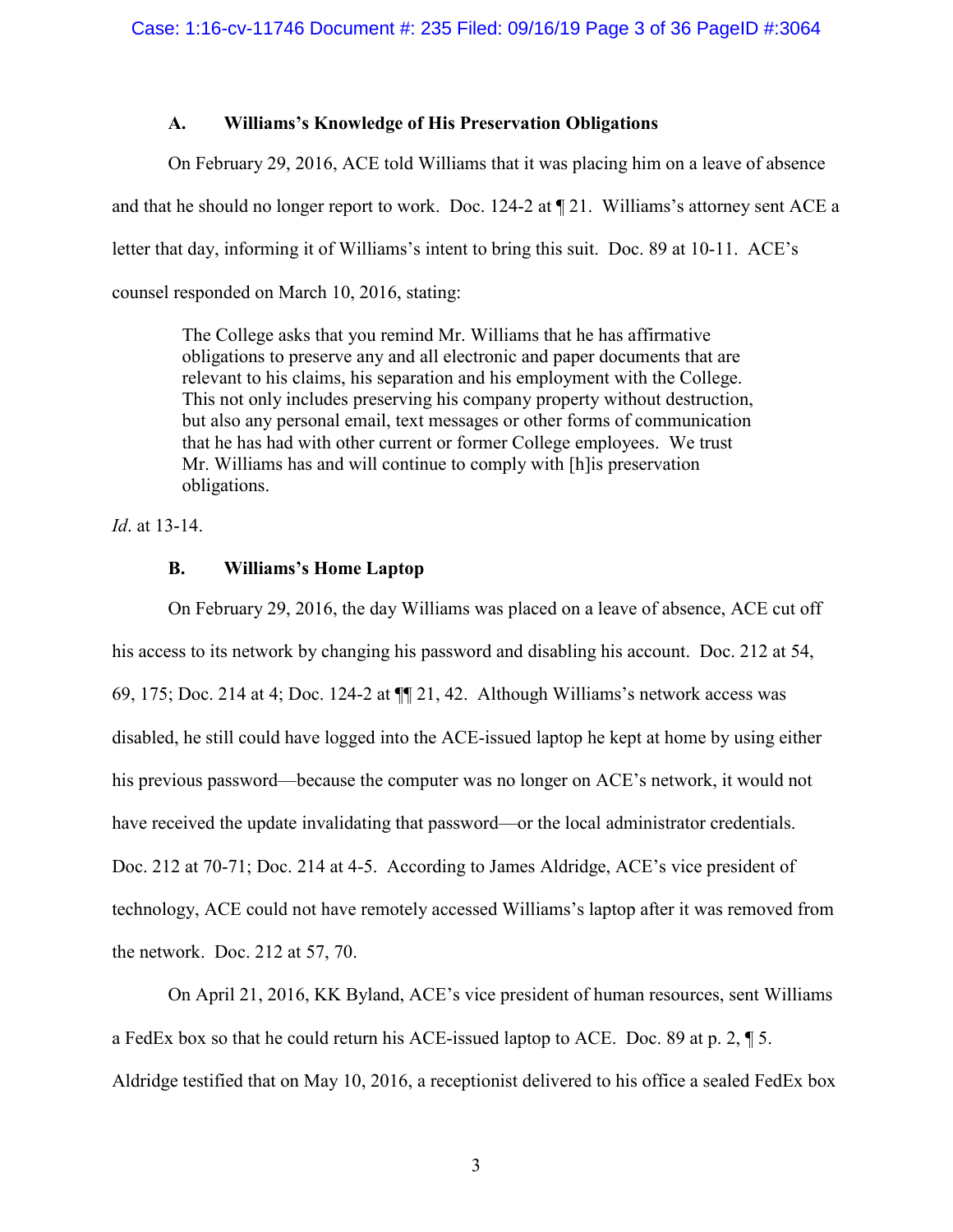## Case: 1:16-cv-11746 Document #: 235 Filed: 09/16/19 Page 4 of 36 PageID #:3064

from Williams containing the laptop. Doc. 212 at 80-81. IT managers Steven Carey and Rick Gehring were in Aldridge's office at the time. *Ibid*. Aldridge testified that he laid out the contents of the box—the laptop and a few pieces of bubble wrap—and photographed them. *Id*. at 81; Doc. 178-3 at 16. (Williams testified that he also sent back his power cord and keycard, neither of which appears in the photograph. Doc. 214 at 23-24; Doc. 178-3 at 16.) Aldridge did not photograph the bottom of the laptop, where the service tag (Dell's version of a serial number) was located. Doc. 212 at 118-119; Doc. 214 at 60. Aldridge then opened the laptop and turned it on, at which point he realized that it "was no longer on [ACE's] domain and that the screen was cracked." Doc. 212 at 81.

After Aldridge told Byland that he had received the laptop, she gave him a chain of custody form. *Id*. at 82. Aldridge filled out the form and then locked both the form and the laptop in his desk, using a key on his keychain. *Id*. at 82-84. The chain of custody form identifies the laptop as a "DELL Latitude E7450 wrapped in bubble wrap in a large Fedex box" with a "[v]isibly damaged screen," but does not note its service tag. Doc. 178-3 at 11. Williams testified that ACE's IT department, including Aldridge, typically identified devices by their service and asset tags. Doc. 214 at 181.

According to Aldridge, ACE's "standard procedure" when receiving a former employee's laptop was to gather the files from the laptop and provide them to the employee's supervisor, who then reviewed the files to determine whether any should be kept. Doc. 212 at 84. IT then "wipe[d] [the] computer and put a fresh image on it … for the next user." *Ibid*. IT was unable to perform this procedure on Williams's laptop because a new operating system had been installed. *Id*. at 84-85.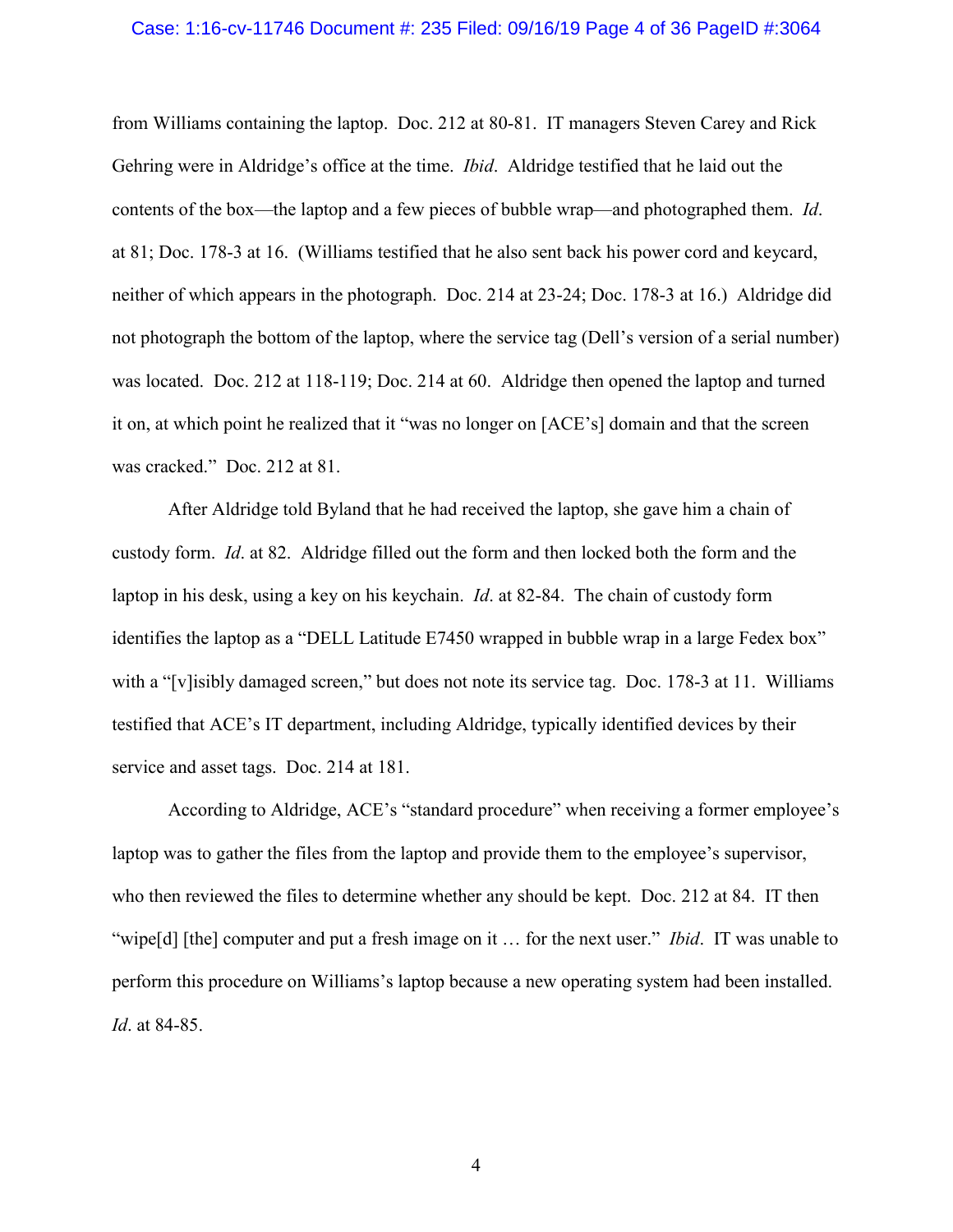## Case: 1:16-cv-11746 Document #: 235 Filed: 09/16/19 Page 5 of 36 PageID #:3064

Aldridge gave the laptop to Jacob Carey on May 12, 2016—a transfer he recorded on the chain of custody form, Def. Ex. 9 at 1; Doc. 178-3 at 11; Doc. 124-14 at 6—who used a bootable operating system to access the computer in search of "any additional files on the laptop that [ACE] could preserve." Doc. 212 at 84-85. Jacob Carey accessed the laptop, changed the local administrator password, and logged in. *Id*. at 85. Upon doing so, he discovered that the laptop had been loaded with a new copy of the Windows 7 operating system and that "no files from ... Williams were present on the laptop." *Ibid*. Jacob Carey then returned the laptop to Aldridge, who kept it locked in his desk drawer until, upon leaving ACE in January 2017, he gave it to Steven Carey. *Id*. at 87; Doc. 178-3 at 11.

In his responses to ACE's requests for production, Williams repeatedly stated that the requested documents could be found on the laptop that he returned to ACE. Doc. 89 at 22, 36- 37. For example, Williams responded to ACE's request to produce "[a]ll documents that refer or relate in any way to your employment with [ACE], including but not limited to, time records, policies, procedures, and personnel documents" by stating: "These documents were maintained electronically and were accessed via my laptop which was returned." *Id*. at p. 22, ¶ 1. Williams gave a similar response—"Documents that may have been contained on my laptop are now unavailable."—to ACE's requests for "[d]ocuments relating to any communications, including but not limited to e-mails and text messages," between Williams and Rommel Haynes, Dr. Linetta Durand, Amber Ying, or "any person not employed by [ACE] regarding the allegations in the Complaint." *Id*. at pp. 36-37, ¶¶ 60-63. And Williams gave that same response to ACE's request for documents "reflecting [his] job duties and responsibilities while he was employed by [ACE]" and documents related to his attempts to obtain employment after he left ACE. *Id*. at p. 37, ¶¶ 65-66.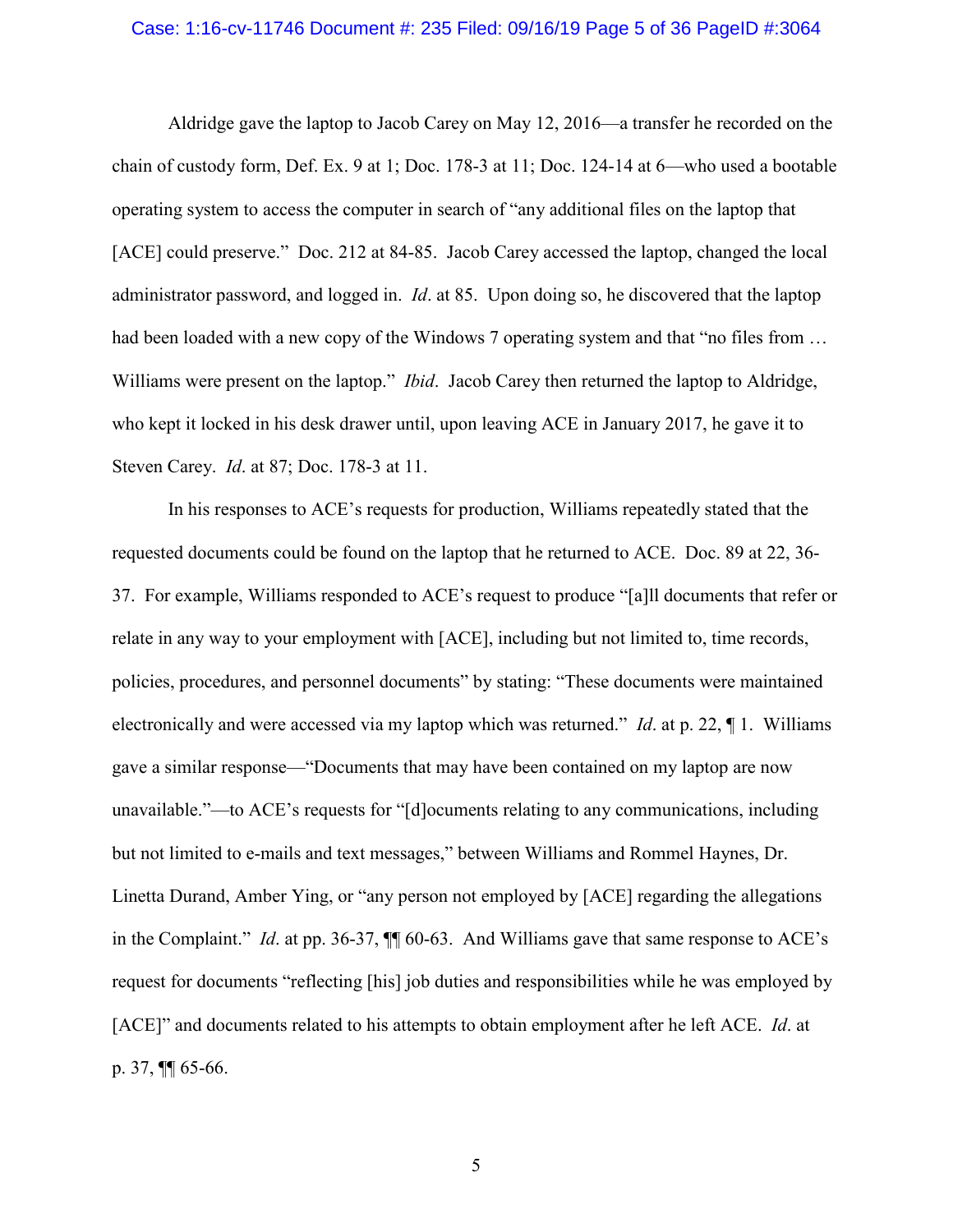# **C. D4/Evans's Forensic Analysis**

ACE sent Williams's laptop to John Evans, a computer forensics expert with the firm D4, LLC, to perform a forensic analysis. Doc. 214 at 29-31; Doc. 89 at 94. D4 received the laptop and ACE's chain of custody form in July 2017. Doc. 214 at 31. Evans testified that the laptop received by D4 matched the description on the chain of custody form. *Ibid*. The shipping label identified the sender as Steven Carey, as did the form. Doc. 178-2 at 7, 13. Evans testified that D4 never received any other computers from ACE, and that D4 examined only one laptop: a Dell Latitude E7450 with service tag CXF4M32 received from ACE. Doc. 214 at 31-32, 41. Byland testified that the laptop Williams returned to ACE was the one that ACE sent to Evans and that she had no reason to believe that anyone had altered or tampered with it. Doc. 212 at 177.

Evans performed a forensic examination on the laptop and found that the operating system had been reinstalled on March 28, 2016. Doc. 214 at 32. Evans added that the previous operating system had been installed on June 1, 2015. *Id*. at 42. Evans testified that reinstallation requires human intervention in the form of "affirmative actions to click through screens to set up the new operating system." *Id*. at 37. In Evans's experience, reinstalling an operating system is a common method of deleting information from a computer. *Ibid*. He explained that when an operating system is reinstalled, files that were deleted before the reinstallation can be overwritten, making them unrecoverable. *Id*. at 32.

Evans found evidence that the reinstallation of the operating system on Williams's laptop had that effect. *Id*. at 33. Specifically, he found "evidence of at least 20 files that were opened prior to the reinstallation"—and thus "were present on the hard drive at that time"—but that "no longer exist[ed] on the device" when he examined it. *Ibid*. Evans testified that he was unable to recover any autosaved Google login information or any email communications other than those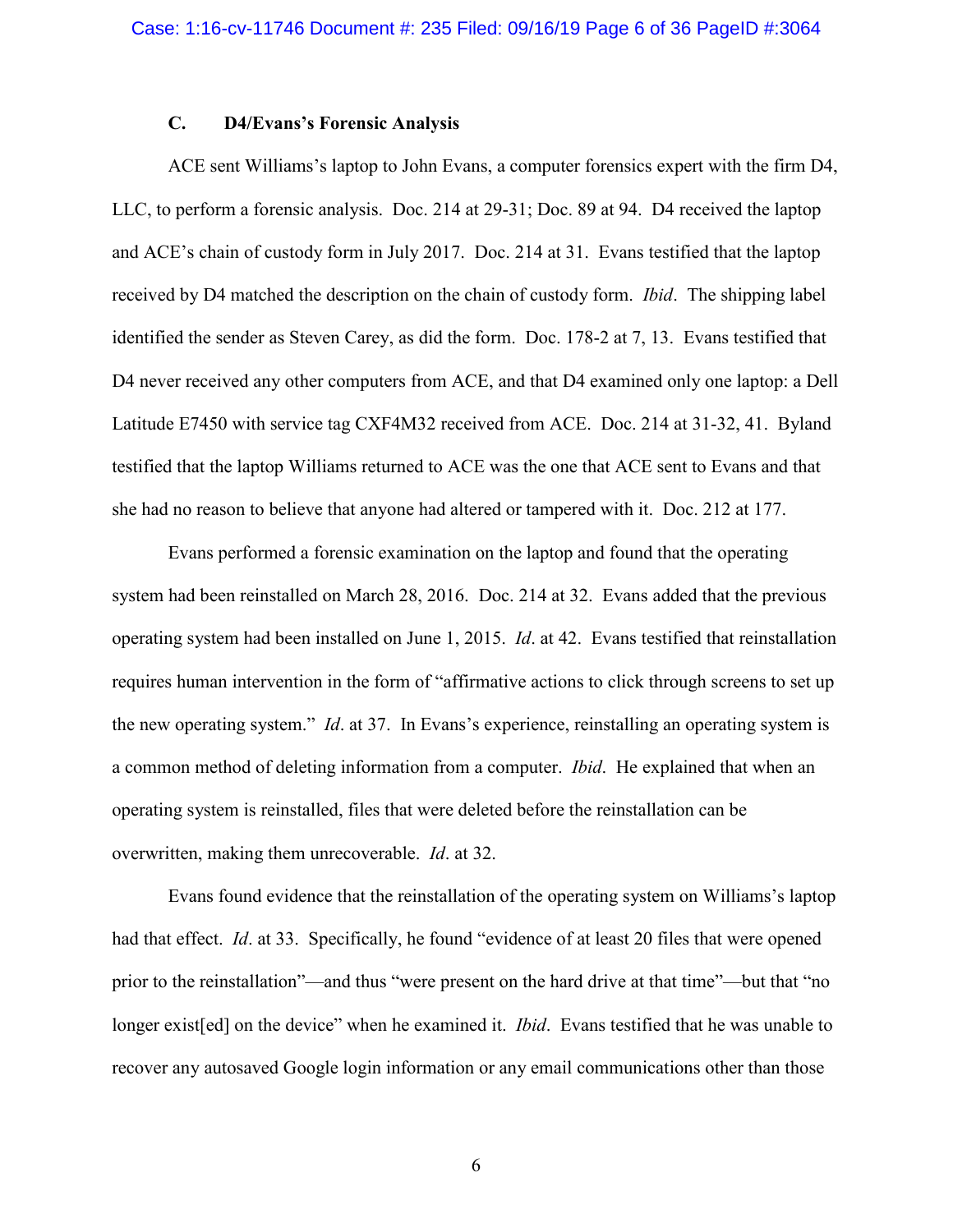## Case: 1:16-cv-11746 Document #: 235 Filed: 09/16/19 Page 7 of 36 PageID #:3064

saved in Outlook (and therefore available independently through Outlook). *Id*. at 32-33, 46. When Evans received the laptop, it did not appear to be associated with any domain or physical network. *Id*. at 35.

According to Evans, reinstalling the operating system moves the previous operating system and user profiles—which Evans described as "a collection of documents related to logins on that computer"—to a "windows.old" folder. *Id*. at 34. Evans found six user profiles that pre-dated the reinstallation: "Administrator," which accessed the device from June 2015 through March 2016; "Jose.Rubio," which accessed the device in July 2015; "Triano.Williams," which accessed the device from August 2015 through January 2016; "Triano.Williams.ACE," which accessed the device from January through February 2016; and two profiles with no activity ("Default" and "Public"). *Id*. at 34-36, 48; Doc. 89 at 95. From August 2015 through February 2016, the only profiles with any activity were "Triano.Williams" and "Triano.Williams.ACE." Doc. 214 at 36. The only profiles present after the operating system reinstallation were "ACE," "Default," "Public," and an "Administrator" profile deleted shortly after the reinstallation. *Id*. at 37; Doc. 89 at 95.

Evans found evidence of activity on the previous operating system on March 4, March 9, and March 28, 2016. Doc. 214 at 34. That activity included opening about twenty files on March 28, 2016, the date of the reinstallation. *Id*. Because none of those files were present on the laptop after the reinstallation, Evans concluded that they had been deleted before the reinstallation. *Id*. at 34-35. Evans was able to determine the names of the deleted files but not their contents, *id*. at 66-67, and observed that the names of files do not necessarily match their contents, *id*. at 82-83. Evans also found that USB devices were connected to the laptop on February 29 and March 3, 2016. *Id*. at 36. Evans did not find any documents or activity from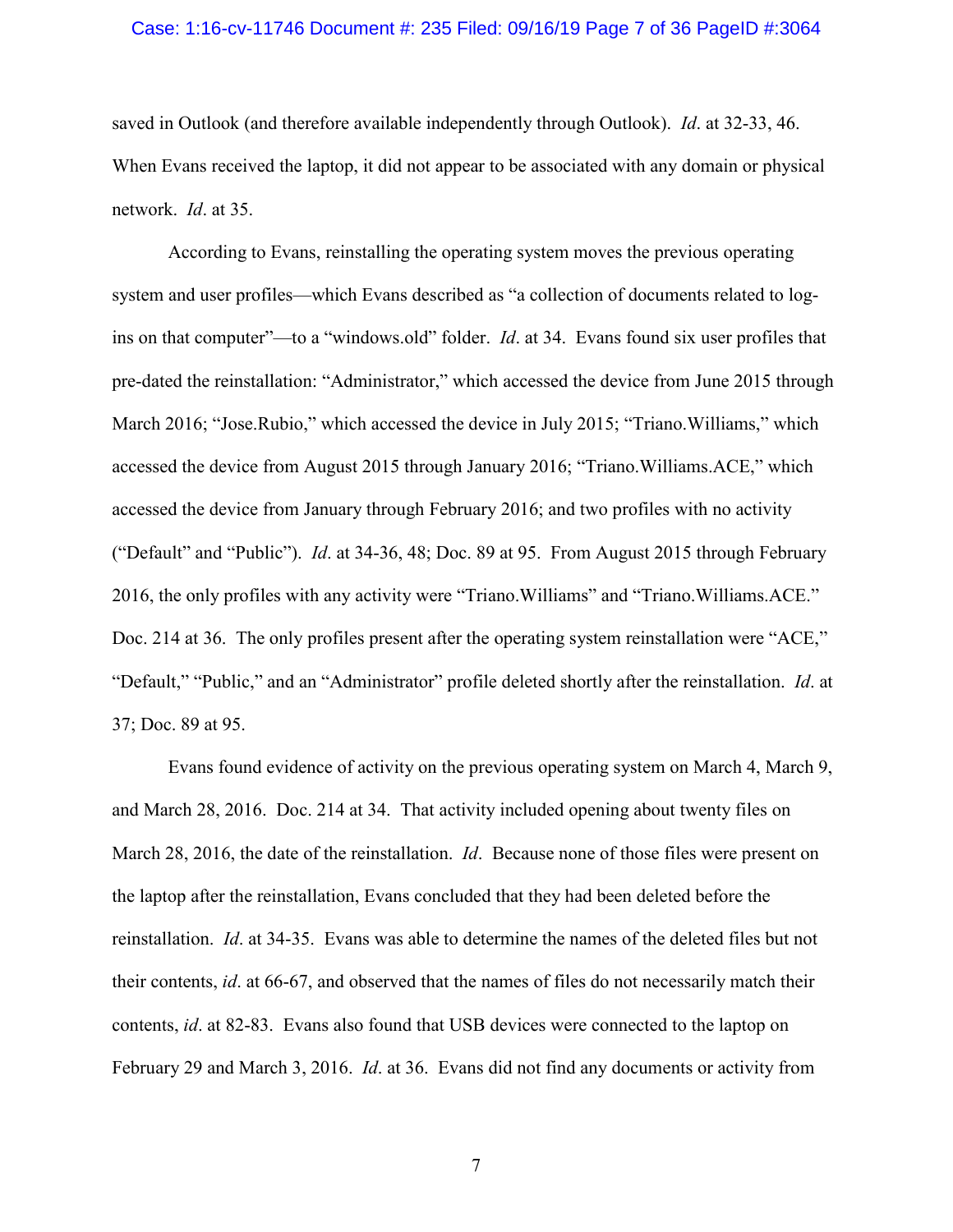## Case: 1:16-cv-11746 Document #: 235 Filed: 09/16/19 Page 8 of 36 PageID #:3064

after the reinstallation. *Id*. at 37. Evans found the TeamViewer application (a mechanism for obtaining remote access to a computer) and the logs it generated when used, but he did not find any evidence of TeamViewer activity after February 1, 2016, nor did he find any other evidence of remote access in connection with the March 28, 2016 reinstallation. *Id*. at 36, 44; Doc. 178-2 at 4. Evans testified that as far as he knows, it is not possible to reinstall an operating system remotely. Doc. 214 at 76. If it were possible to do so, Evans would expect the process to leave behind evidence, but he did not find any. *Id*. at 79.

Evans recovered more than 10,000 deleted items, which he opined were recoverable only through forensic means. *Id*. at 41. Evans opined that all the items were deleted from the laptop he examined. *Ibid*. He added that "it is impossible to tell what information was overwritten, and therefore no longer recoverable, as a result of the" reinstallation. Doc. 178-2 at 3.

Evans looked for evidence of tampering beginning on May 10, 2016—when ACE received the laptop from Williams—but found none. Doc. 214 at 38. Evans found nothing on the laptop that was altered after May 12, 2016, when Jacob Carey used a boot disk to start the computer and reset the password. *Id*. at 37, 47; Doc. 178-3 at 18-19. Evans found two files consistent with the activity that Jacob Carey described, both dated May 12, 2016. Doc. 178-2 at 5, 19-21. Evans testified that he would expect to find evidence of doctoring if someone had tried to make a laptop look like someone else was using it. Doc. 214 at 38.

## **D. Protek/Glud's Forensic Analysis**

Williams hired Protek International, Inc. to analyze a copy of the forensic image that D4 had made of his laptop. Doc. 169-2 at 1. Like Evans, Protek found that the "active operating system" was installed March 28, 2016, likely by way of reinstalling Windows, as evidenced by the presence of the "Windows.old" folder. *Id*. at 2. Protek found a few dozen emails to or from Williams's personal accounts. *Ibid*.; Doc. 169-1 at ¶ 9. (Evans testified that Protek's finding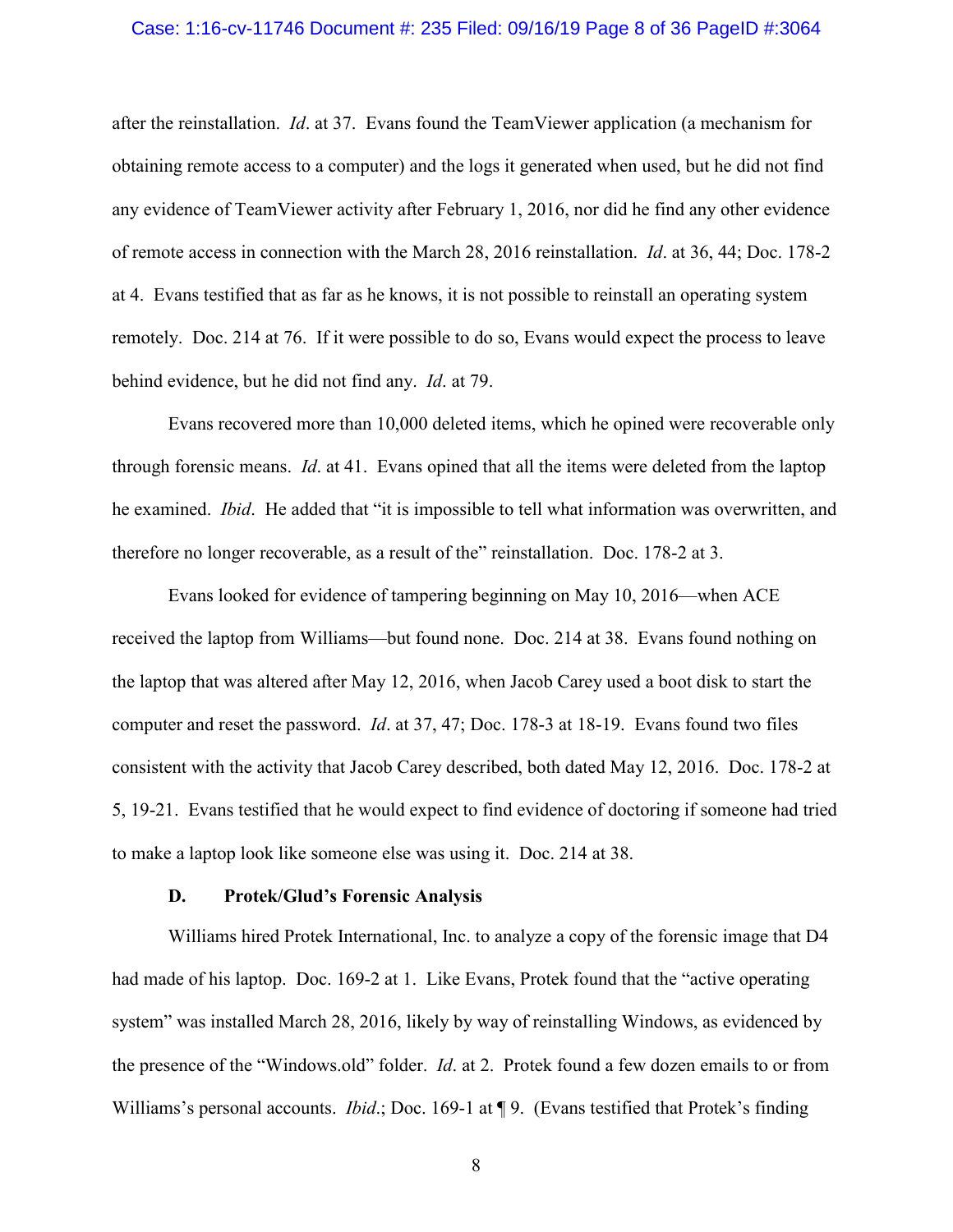## Case: 1:16-cv-11746 Document #: 235 Filed: 09/16/19 Page 9 of 36 PageID #:3064

those emails is not inconsistent with his conclusion that there were no recoverable emails because Evans searched for locally saved emails, not for emails available in Outlook. Doc. 214 at 46; Doc. 178-2 at 5.) Protek did not find the two files that Jacob Carey said he renamed— "Utilman.exe" to "Utilman.exe.old," and "cmd.exe" to "Utilman.exe"—while attempting to access the laptop with a boot disk, but Protek did find evidence that a program file named "Utilman.exe" was last run on May 10, 2016. Doc. 169-2 at 3.

Protek found "[s]everal versions of spreadsheets tracking ACE computer assets." *Ibid*. Protek also examined "ShellBag" and "UserAssist" artifacts, which can provide information about user activity. *Ibid*. Protek determined that the ShellBag data, which "help[] track the views, sizes and positions of a folder when displayed on a monitor screen" and thus offer "insight into the folder/browsing history of a user," provided "evidence of network access to resources attributable to Higher Education Holdings"—ACE's holding company—from June 3, 2015 through January 6, 2016. *Ibid*. Protek also determined that the UserAssist artifacts, which record "programs executed by a user account," showed activity on the same profiles and in the same time periods as Evans had found. *Compare ibid*., *with* Doc. 214 at 34-36, 48, *and* Doc. 89 at 95.

At the evidentiary hearing, Williams asked Evans whether a spreadsheet Protek prepared of the UserAssist data, Pl. Exs. 12, 22; Doc. 169-2, contained evidence of remote access to Williams's laptop on March 28, 2016. Doc. 214 at 84-87. Evans opined that even assuming that the UserAssist spreadsheet was accurate, it showed only that a program named "Remote Desktop Connection" was run on the laptop after the reinstallation, not that the laptop was in fact accessed remotely from another device. Doc. 214 at 87-89. (Although Plaintiff's Exhibit 22 was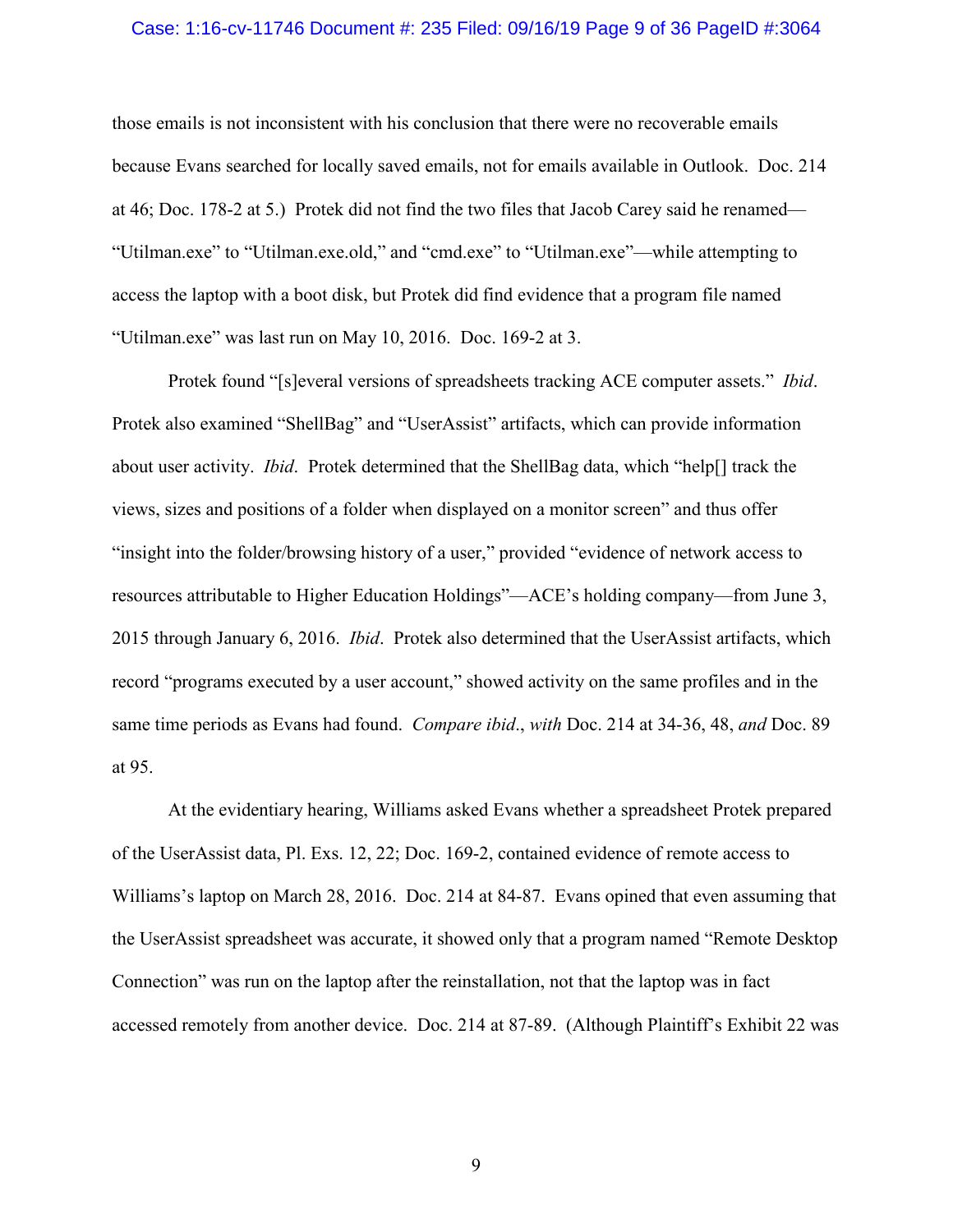## Case: 1:16-cv-11746 Document #: 235 Filed: 09/16/19 Page 10 of 36 PageID #:3064

not separately admitted at the evidentiary hearing, it is a reproduction of Exhibit D to Protek's report, Doc. 169-2; Pl. Ex. 12, which Williams filed in its native (Excel) format on a USB drive.)

Todd Glud, Protek's director and senior consultant for electronic discovery and computer forensics, opined that ACE's chain of custody form was deficient because it did not "record any unique identifying information," such as a service tag, that would distinguish Williams's laptop "from other laptops of the same make and model." Doc. 169-1 at ¶¶ 1, 6. (ACE's motion to strike Glud's opinions about the chain of custody form, Doc. 163, is denied as moot because those opinions do not affect the outcome of ACE's spoliation motion.) Glud also opined that one of the inventory spreadsheets on the forensic image of Williams's laptop indicated that "two Dell Latitude E6430 laptop computers" were at some point assigned to Williams, both with service tags different from the tag on the E7450 laptop that D4 analyzed. Doc. 169-1 at  $\P$  8. Williams averred in a declaration that the laptop he returned to ACE from his home and the laptop he used at the Indianapolis office (of which more in a moment) were E7450s. Doc. 180-15 at ¶¶ 8, 31- 32.

Evans prepared a supplemental report in response to Protek's findings and Williams's declaration. Doc. 178-2 at 2. Evans opined that Protek's findings were largely consistent with his own. *Id*. at 4-5. Evans agreed with Glud that the inventory documents referred to two E6430 laptops, but found that none of the documents referred to the service tag of the laptop that D4 imaged. *Id*. at 5. Ultimately, Evans opined that Protek's findings were "consistent with D4's conclusion that the reinstallation of the operating system may have caused the permanent deletion of … potentially relevant information." *Id*. at 6. Given the lack of evidence of remote access and the affirmative steps required to accomplish reinstallation, Evans opined that "the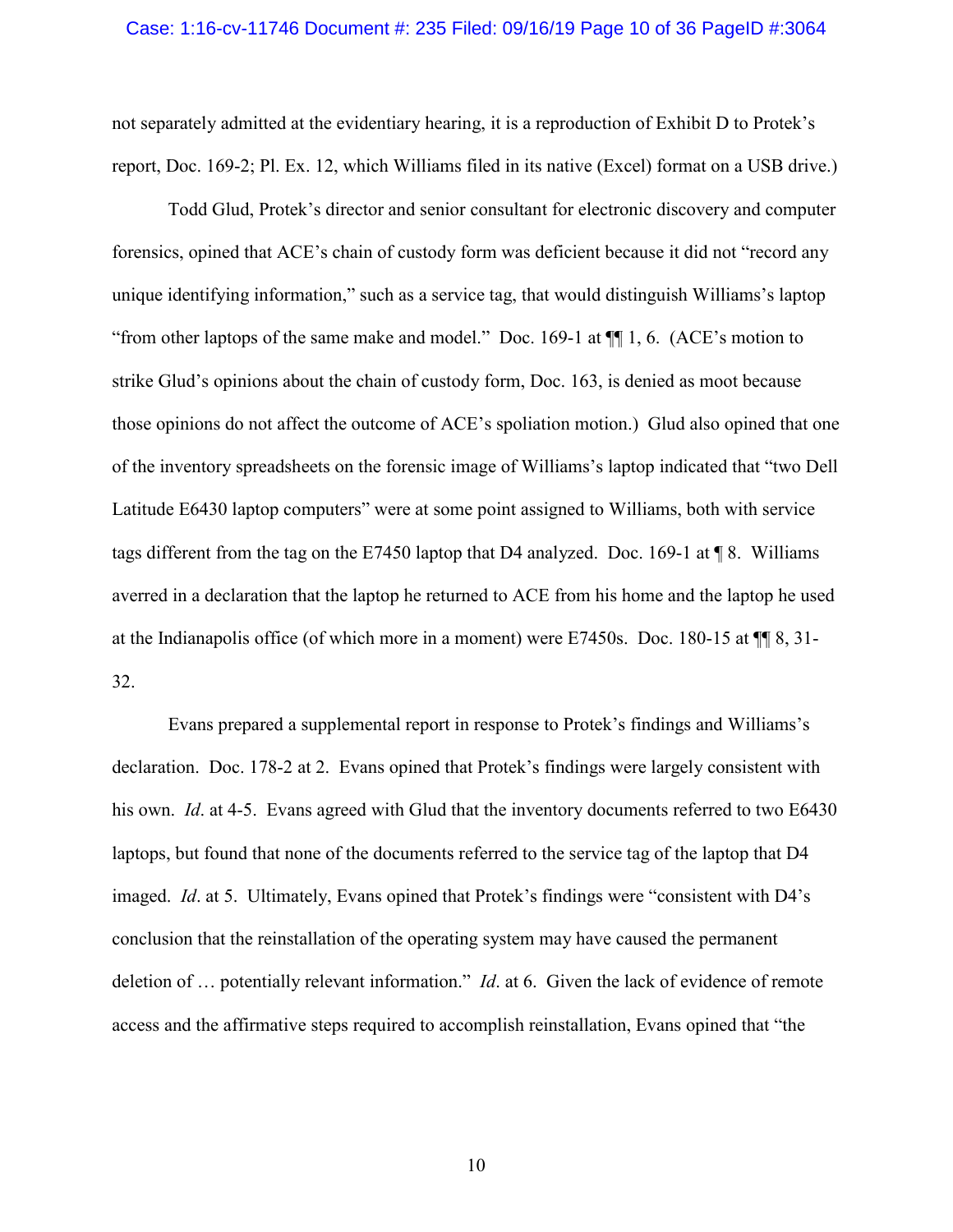## Case: 1:16-cv-11746 Document #: 235 Filed: 09/16/19 Page 11 of 36 PageID #:3064

reinstallation of the operating system, creation of the ACE user account, and deletion of the administrator user account were completed locally on March 28, 2016." *Ibid*.

## **E. Williams's Denials of Having Installed a New Operating System**

At his deposition, in his declaration, and at the evidentiary hearing, Williams denied having installed a new operating system on his laptop before returning it to ACE. Doc. 89 at 86 (p. 156, ll. 17-19); Doc. 180-15 at ¶ 4; Doc. 214 at 147. At the evidentiary hearing, Williams also denied having deleted any documents "pertaining to this litigation." Doc. 214 at 172. Williams admitted that, before returning the laptop, he deleted personal files like "pictures of [his] daughter and family activities and things like that" and possibly "a couple of court [child] custody document things." *Id*. at 132, 172.

Williams testified that if he had wanted to delete information from the laptop, he would have reimaged it or "done a shred." *Id*. at 147-148. Evans acknowledged that there are more effective ways to delete data from a laptop than reinstalling the operating system, such as physically destroying the hard drive or using a tool designed to wipe a hard drive. *Id*. at 69-70. Evans did not find any evidence that those methods were used on the laptop. *Id*. at 70.

Williams also testified that while the reinstalled operating system was set to Pacific time, he "always" sets up computers with Central time. *Id*. at 148 ("It's automatic with me."). Moreover, Williams testified that his laptop contained "no documents regarding [racial] discrimination" at ACE because he discussed his concerns with coworkers only in person, on the phone, or through instant messaging. *Ibid*.

When presented at the evidentiary hearing with the laptop that Aldridge identified as the one he received from Williams, Doc. 212 at 81-82, and that Evans identified as the one he received from ACE, Doc. 214 at 30-31, Williams said that he was not sure whether that laptop was in fact the one he returned to ACE, but that he did not think it was, *id*. at 169-170. Williams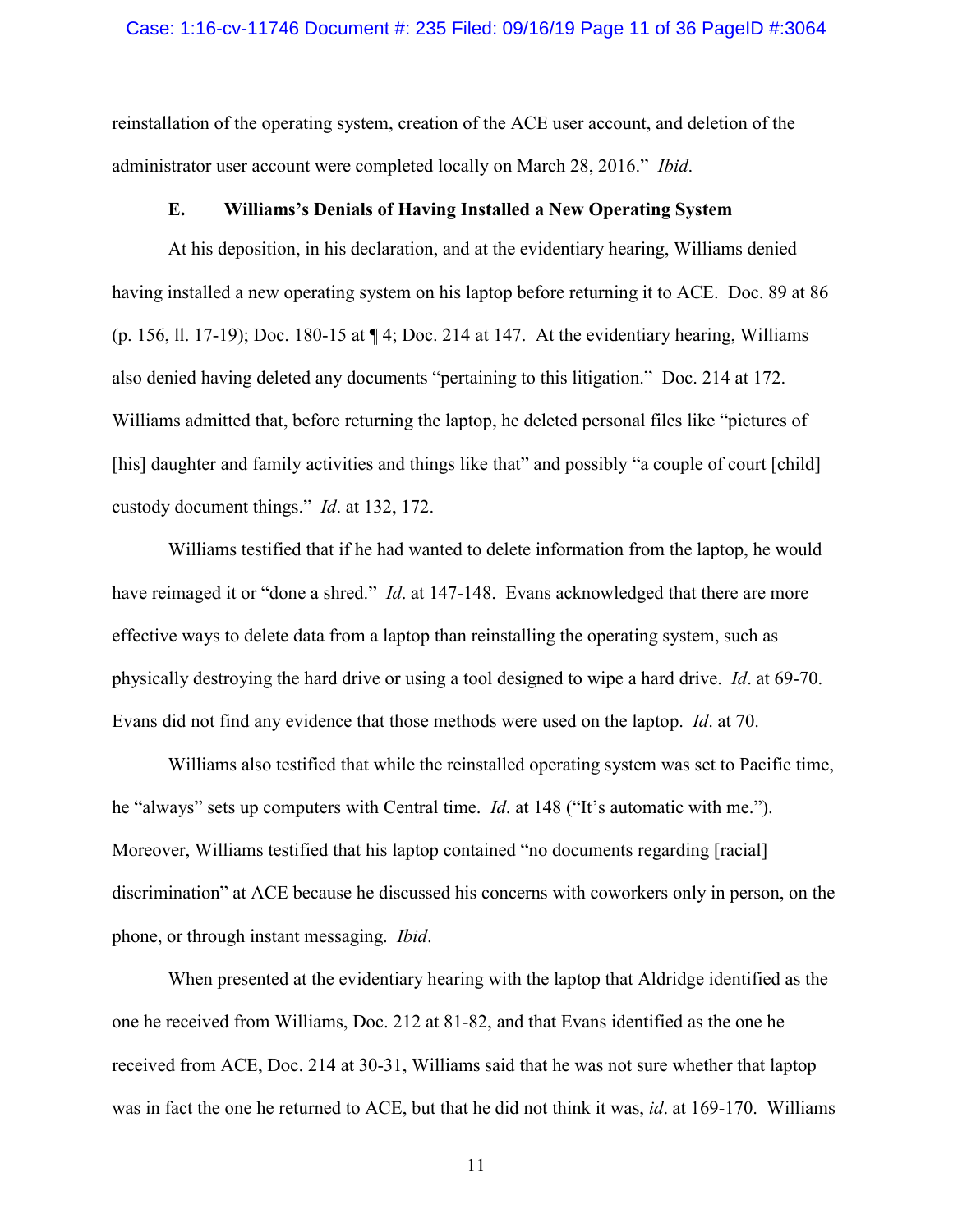## Case: 1:16-cv-11746 Document #: 235 Filed: 09/16/19 Page 12 of 36 PageID #:3064

explained that although the laptop was the same model as the one he returned, it had an asset tag that either was not on the laptop he returned or was in a different location, and that it had neither the webcam cover that he put on "just about every one of [his] laptops that ever had a web cam on it" nor the "stickiness" that removing the webcam cover would have left behind. *Ibid*.

## **F. ACE's Network and IT Migration**

ACE used an "image"—which Aldridge described as "a picture of an operating system, its applications and configuration," "kind of like an initial print" that can be "replicate[d] … over and over again"—to standardize how employee laptops were configured. Doc 212 at 62. Aldridge testified that the only image in use during his time at ACE (from November 2015 through January 2017, *id*. at 57) was one created by Jose Rubio. *Id*. at 63-64. Rubio worked for ACE's sister company, Academic Partnerships, to which ACE originally contracted its IT functions. *Id*. at 49, 63. Edward McGory, vice president of information technology at Higher Education Holdings (as noted, ACE's holding company), testified that because Rubio created the image, his profile appeared on any computer configured using that image unless the profile was manually deleted. *Id*. at 191. Accordingly, McGory explained, the appearance of Rubio's profile on a laptop does not necessarily mean that Rubio accessed the device. *Ibid*.

ACE began taking over its IT functions from Academic Partnerships in 2015 and completed the migration sometime in 2016. *Id*. at 49-51. Aldridge testified that, as part of the migration, ACE created a new image in mid-2016. *Id*. at 102-103. He testified that Jacob Carey created the new ACE image and that he was not aware of Williams ever creating a new image. *Id*. at 102-103, 106. Williams and his coworker Haynes, by contrast, testified that Williams created a new image after the migration. Doc. 214 at 104, 140. Williams testified that he did so by July or August 2015, when he first received the laptop he kept at home, and therefore that Rubio's profile was never on that device. *Id*. at 140-141.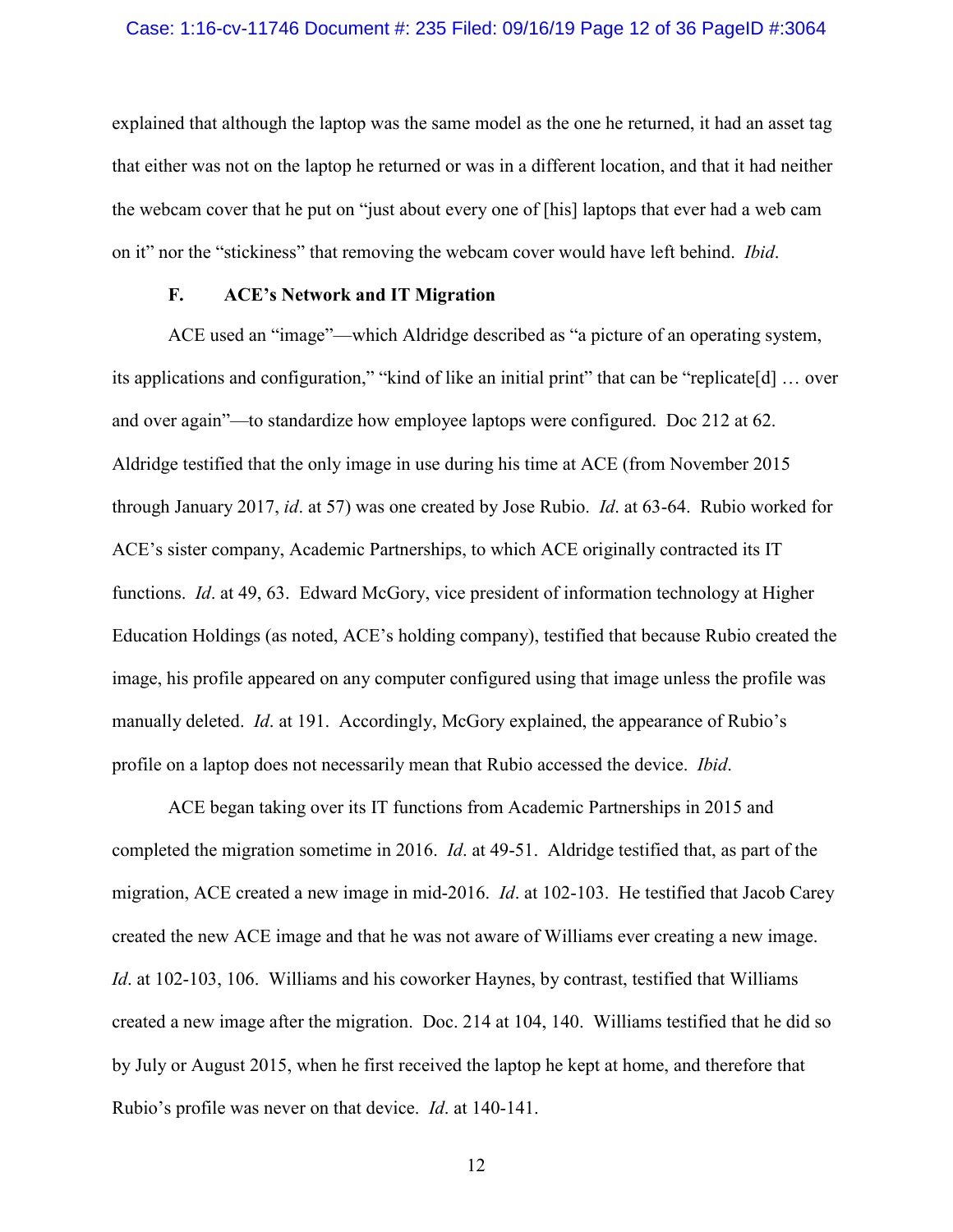## Case: 1:16-cv-11746 Document #: 235 Filed: 09/16/19 Page 13 of 36 PageID #:3064

Whenever a user logged in to one of ACE's computers for the first time, the computer created for that user a "profile," which is a folder holding "that person's documents, settings, those sorts of things." Doc. 212 at 63, 190. In December 2015, ACE switched from the Higher Education Holdings domain to its own domain as part of the migration of IT functions away from Academic Partnerships. *Id*. at 50, 64. Whenever a user logged in to an ACE computer for the first time after the domain change, the computer created a new profile under the new ACE domain. *Id*. at 64, 190. IT then moved the user's files and settings to the new profile, and the old profile remained on the computer unless it was manually deleted. *Id*. at 64, 190-191. Aldridge testified that both before and after the domain change, Rubio's profile appeared on the laptops that had been configured with the image Rubio created. *Id*. at 104-105.

Williams testified that his profile would have appeared on several ACE laptops because he logged in while performing repairs on those devices. Doc. 214 at 12-13.

McGory testified that Windows login credentials could not have been autosaved on an ACE-issued laptop such that anyone with physical access to the device could log in, and that IT administrators could change but not view a user's network password. Doc. 212 at 181, 186-187. According to McGory, any ACE employee could access any laptop connected to the ACE network using that employee's own credentials. Doc. 212 at 187. An employee who logged into another user's laptop would gain access to the applications on the device, and a profile would be created on the laptop for that employee, but the employee would not be able to access other users' profiles. *Ibid*. Accessing information that a user saved locally on a given device would thus require both the physical device and the user's credentials. *Id*. at 188.

## **G. The Second Laptop**

Williams testified that, in addition to the ACE-issued laptop he kept at home and sent back to ACE, he had a second laptop that he used when working at ACE's Indianapolis office.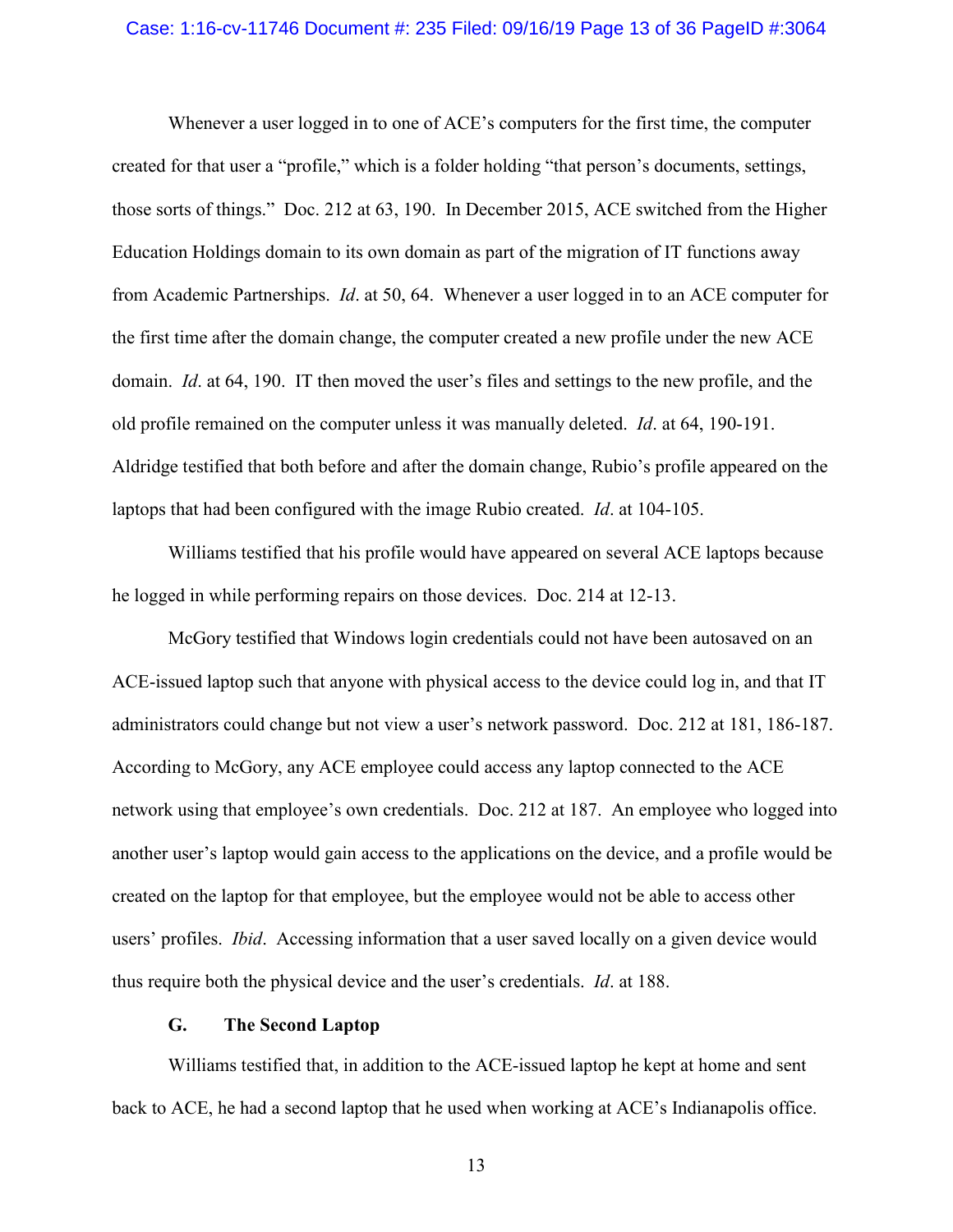## Case: 1:16-cv-11746 Document #: 235 Filed: 09/16/19 Page 14 of 36 PageID #:3064

Doc. 214 at 8. Williams testified that he used the Indianapolis laptop to remotely access the ACE laptop he kept at home. *Id*. at 142; Doc. 132-10 at ¶ 21. Williams testified that the Indianapolis laptop "was one of the ones [he] let people use" as spares when their assigned laptops were being repaired. Doc. 214 at 8. He testified that although he loaned that laptop to others, "it wasn't a loaner to [him]," but rather was "the computer that [he] had previous to" the one he kept at home and that was "still assigned" to him. *Id*. at 10. Williams did not put his name on the Indianapolis laptop. *Id*. at 16. The last time Williams worked from the Indianapolis office was in November or December 2015. *Id*. at 16-17.

According to Shawntel Landry, ACE's president, it was ACE policy to assign each employee only one laptop. Doc. 212 at 20. Aldridge and Byland testified that they were not aware of anyone being assigned two laptops at the same time. *Id*. at 88, 140-141. The IT department sometimes maintained a stock of loaner computers in the Indianapolis office. *Id*. at 43-44, 99, 158. Haynes testified that the loaners were kept along with other spare equipment in a service closet or server room. Doc. 214 at 101. Aldridge testified that the loaners were given out as spares to employees whose assigned laptops were being repaired. Doc. 212 at 99.

Byland testified that she first learned in Fall 2018, nearly two years into this litigation, that Williams claimed to have been assigned more than one laptop. *Id*. at 141-142. ACE searched without success for additional laptops that had been assigned to Williams. *Id*. at 142. Byland testified that because she did not know in 2016 that Williams had used any other devices, the only device she preserved for discovery was the laptop he returned in May 2016. *Ibid*.

Williams acknowledged that he did not disclose the existence of his second laptop during discovery, explaining that he "didn't think about that computer" until he saw that Evans had found Rubio's profile on the laptop sent to D4—a profile that Williams thought would not have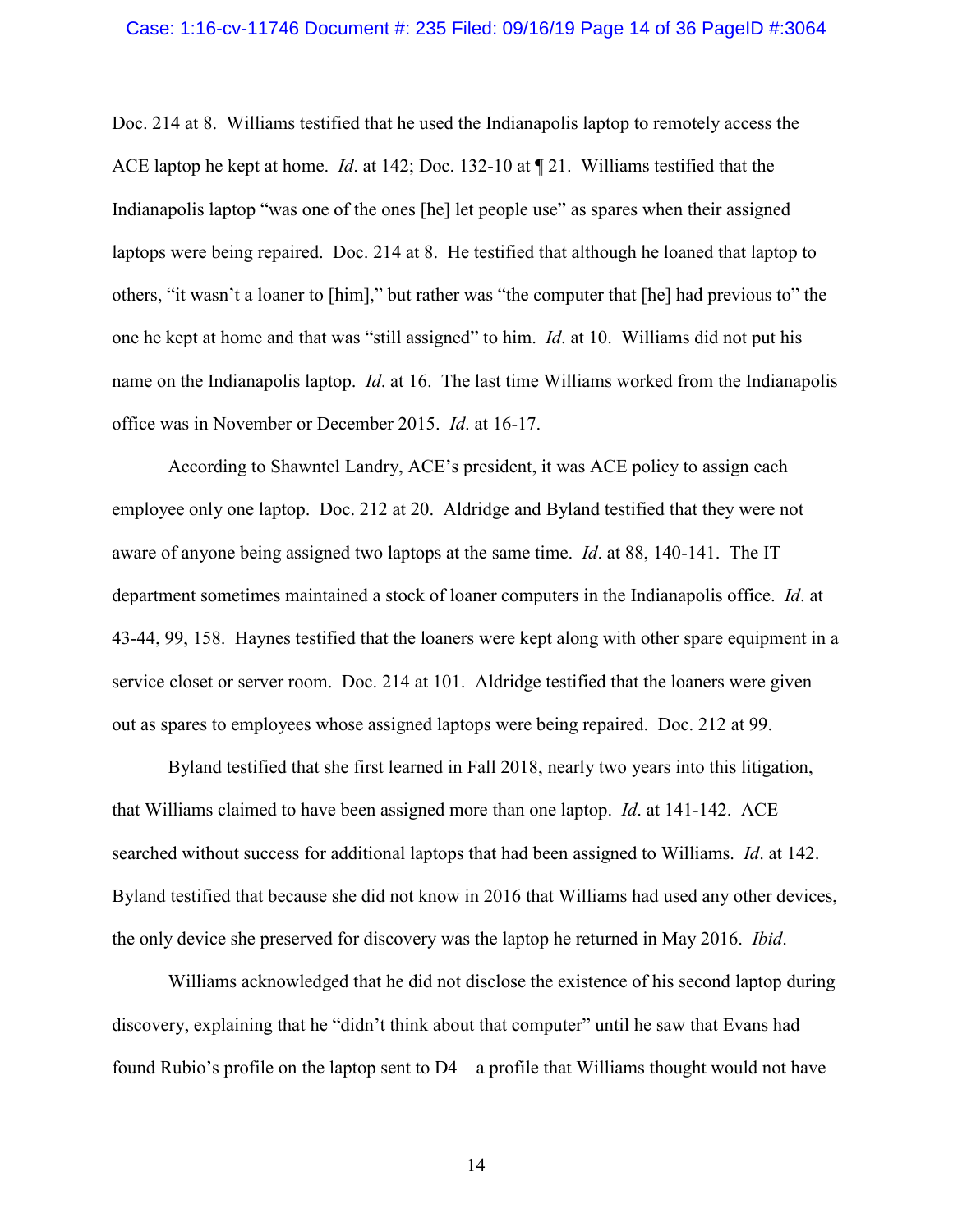# Case: 1:16-cv-11746 Document #: 235 Filed: 09/16/19 Page 15 of 36 PageID #:3064

appeared on the laptop he returned to ACE. Doc. 214 at 8-9. When asked at his deposition, "Do you have any other computers in addition to that laptop computer that you returned to ACE?", Williams testified, "I have my personal computer" and did not mention any second ACE-issued computer in Indianapolis. Def. Ex. 16; Doc. 214 at 186. At the evidentiary hearing, Williams gave this explanation for why he testified at his deposition that he had only one ACE-issued computer, the one he used at home and returned to ACE:

I didn't think about any other devices at that point because I didn't use it on a regular basis. So, when we were talking about what was going on at the time, I was only thinking about the one that I currently had at home that I sent back.

… .

My personal computer had nothing to do with ACE, so when I said I had my personal computer, that's what I said. And as I just stated, I wasn't thinking about the second laptop that I left in Indiana.

Doc. 214 at 185-186.

Williams testified that, in addition to the Pacific time zone setting and the presence of Rubio's profile on the laptop that D4/Evans examined, ShellBag artifacts he understood to have been found on the forensic image of that laptop and included in Protek's report led him to think that the imaged laptop was not the one he returned, which in turn reminded him about the Indianapolis laptop. Doc. 214 at 158-159. Specifically, Williams interpreted the ShellBag data to indicate that Gehring and Dan Holstein had used the imaged laptop, reasoning that the data reflected that someone had accessed their network folders and Williams did not have access to those folders. *Id*. at 159-160. (Williams's testimony was offered only to explain what made him think that the imaged laptop was not the one he had returned, and not for the truth of his interpretation of the ShellBag data. *Id*. at 157-158.) Williams testified that he reviewed the ShellBag data when he reviewed Protek's November 13, 2018 report, *id*. at 149-151; Doc. 169-2,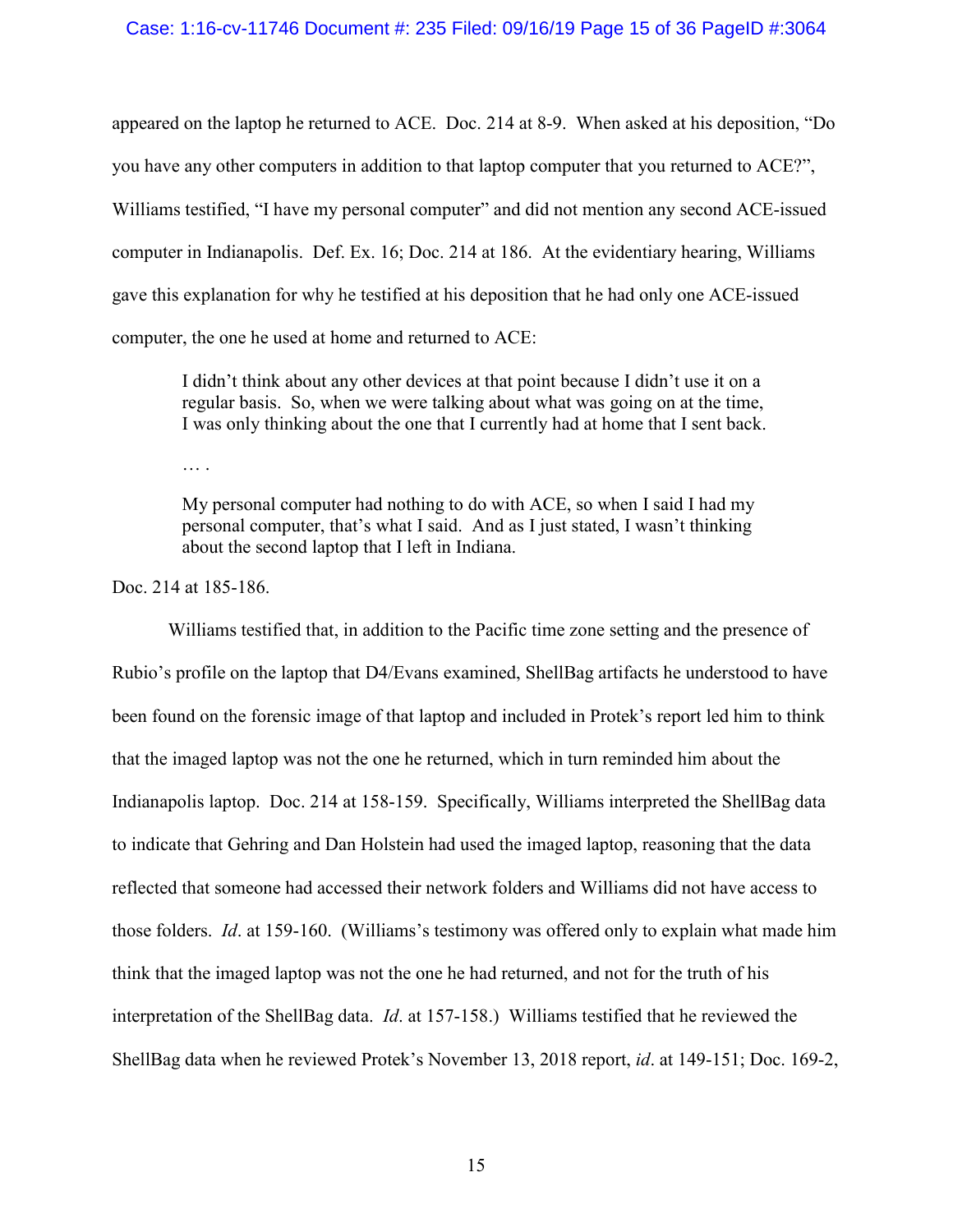## Case: 1:16-cv-11746 Document #: 235 Filed: 09/16/19 Page 16 of 36 PageID #:3064

about three months after he first averred in an August 6, 2018 declaration that he had a second laptop that was kept in Indianapolis, Doc. 124-2 at ¶¶ 43-45.

Evans testified that ShellBag is "a forensic artifact that is related to windows that are open and preset on a Windows computer, and where those folders may point." Doc. 214 at 72. Evans opined that ShellBag entries "evidence the location of folders that were accessed" but do not provide information about who accessed the folders. *Id*. at 72-74. According to Evans, ShellBag entries mentioning Gehring and Holstein indicated that someone using the laptop accessed network folders associated with Gehring and Holstein, and not that they personally used the laptop. *Id*. at 72-75.

Williams testified that, in his experience, it is "pretty easy" to remove and replace a laptop's physical screen, even for somebody without a technical background. *Id*. at 182. Williams estimated that it would take an experienced person about fifteen minutes with a small Phillips head screwdriver, while an inexperienced person working from a how-to video might need thirty minutes to an hour. *Ibid*.

Aldridge testified that he never altered any device to make it look like it was Williams's laptop, never used Williams's credentials to log into any device, never sent emails or instant messages from Williams's laptop, and never downloaded a new operating system onto Williams's laptop. Doc. 212 at 89. Aldridge also testified that he was not aware of Williams ever using multiple devices in the Indianapolis office or of anyone else having access to the laptop Williams returned to ACE other than the people on the chain of custody form. *Id*. at 89- 90. Byland testified that she never removed Williams's laptop from Aldridge's drawer, accessed it with Williams's credentials, altered the laptop in any way before sending it to Evans, altered any other device to make it look like it belonged to Williams, instructed anyone else to alter a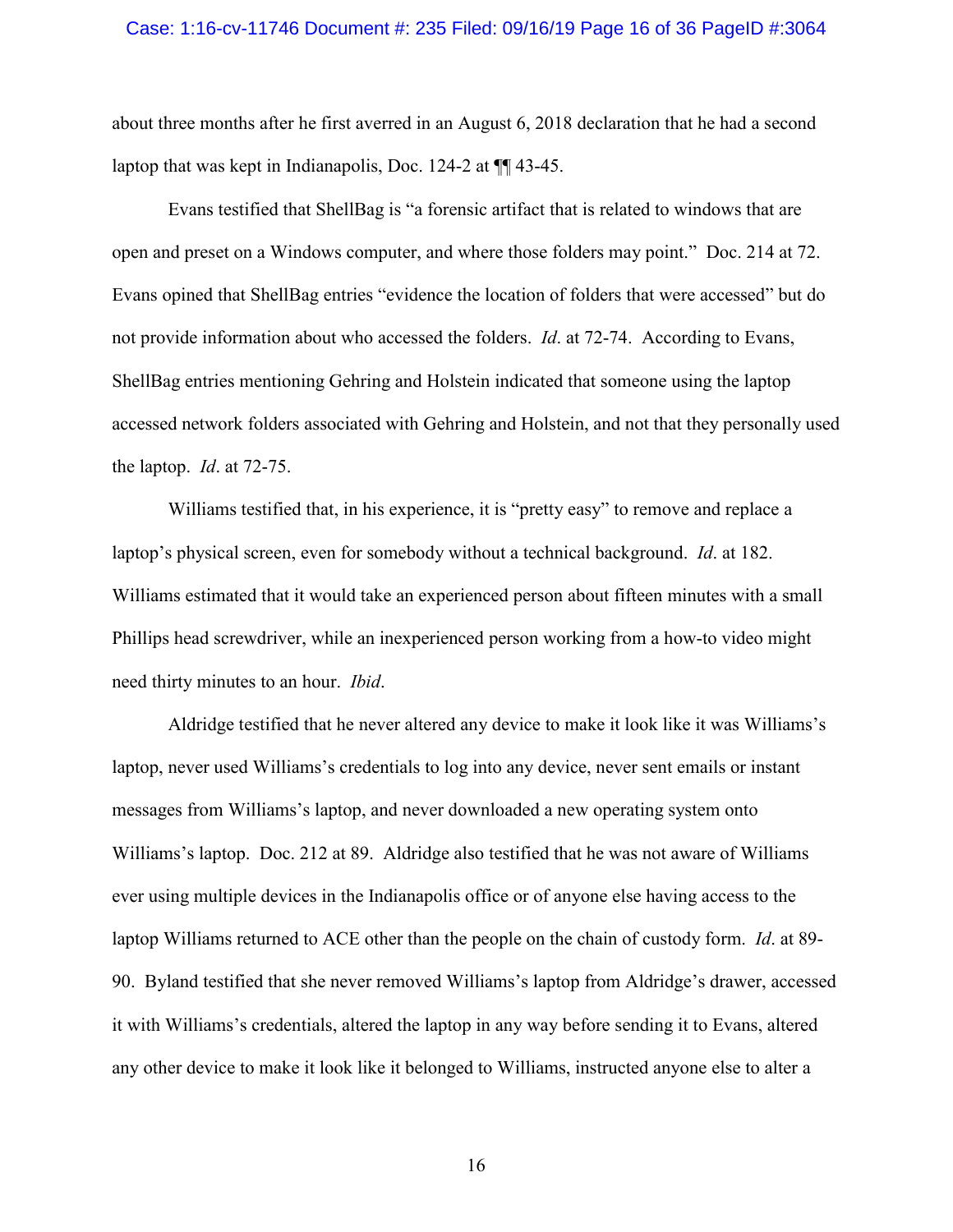## Case: 1:16-cv-11746 Document #: 235 Filed: 09/16/19 Page 17 of 36 PageID #:3064

device, directed anyone to send any other computers to Evans, or directed anyone to add files to the laptop Williams returned. *Id*. at 147-148.

When, after leaving ACE, Williams received phone calls from ACE employees who said that he was appearing as available on Skype for Business, he reported the problem to Byland. *Id*. at 172-173; Doc. 214 at 175-176. Byland referred the issue to Aldridge, Doc. 212 at 173-174, who told her that Williams's Skype for Business account was disabled the day he left ACE and that his network access was cut off, Doc. 214 at 210-212; Def. Ex. 18. Williams testified that this issue arose after he returned his laptop, Doc. 214 at 176, but in fact he emailed Byland about it on March 10, 2016, Pl. Ex. 26, well before he returned the laptop in May 2016.

## **H. Remote Access**

As noted, Williams maintains that he did not reinstall the operating system on his home laptop; instead, he suggests someone at ACE remotely accessed that laptop and performed the reinstallation. Doc. 215 at 15. ACE's IT team used TeamViewer, a program that allowed IT employees providing technical support to remotely access a user's desktop. Doc. 212 at 64-65. Aldridge testified that *two* people are required to initiate a TeamViewer session: the user seeking support must provide a session ID and password, and the IT employee must remotely enter those credentials to complete the connection. *Id*. at 65 ("Without [the credentials], you can't just remote desktop in to anybody's computer at will."). Aldridge testified that TeamViewer generates a new password for each session, and that he had never seen it configured so that the password would stay the same across sessions. *Id*. at 107. McGory testified that TeamViewer cannot be used to remotely access a device unless the device is powered on and connected to the internet and the TeamViewer application is running. *Id*. at 188-189.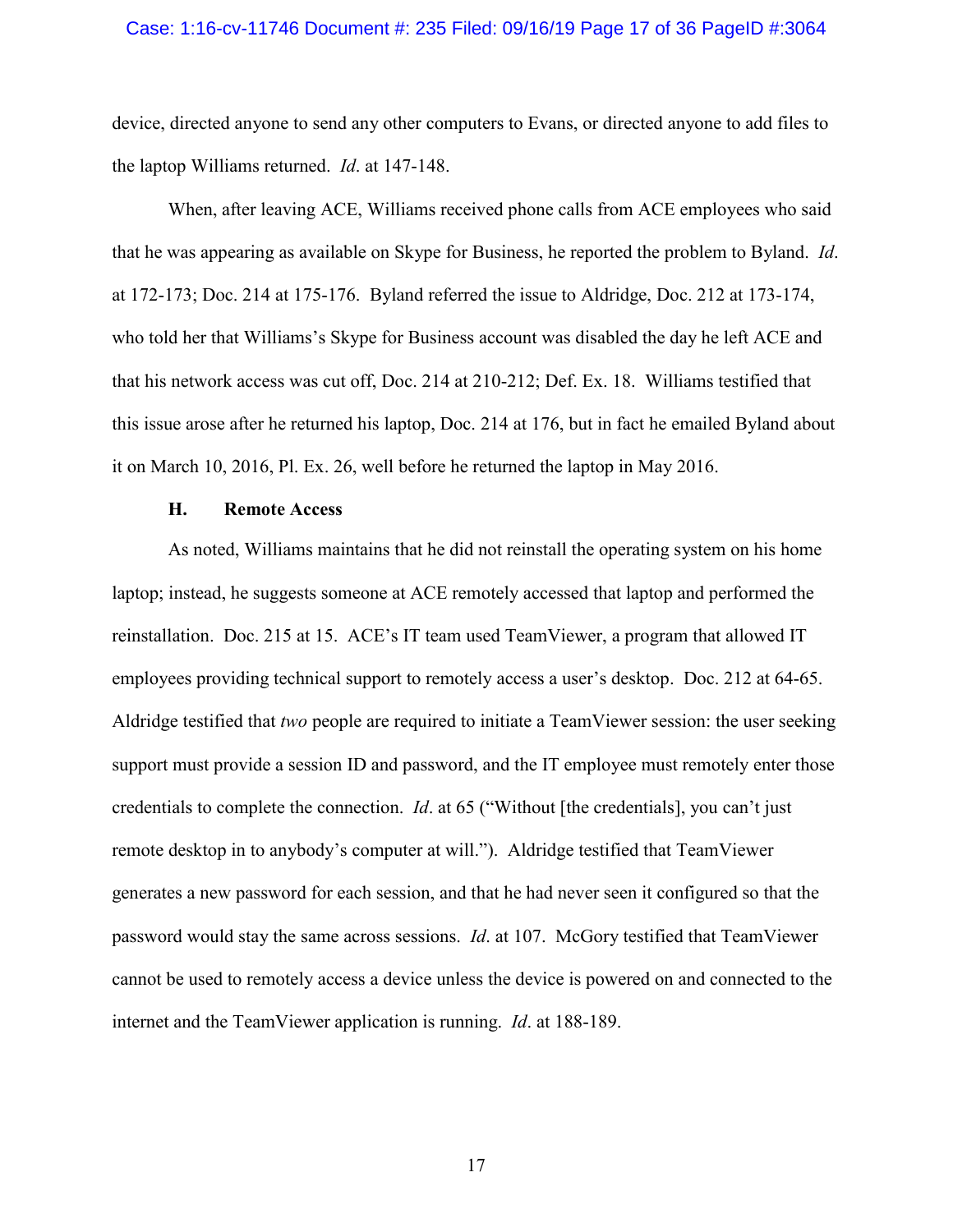## Case: 1:16-cv-11746 Document #: 235 Filed: 09/16/19 Page 18 of 36 PageID #:3064

Haynes testified that when one laptop is used to remotely access another, the second laptop's files are not transferred to the first laptop unless the user manually moves a file from one computer to the other. Doc. 214 at 119.

Williams testified that he set up TeamViewer on his home laptop so that the password would stay the same each session, allowing him to connect to that laptop from his second laptop in Indianapolis so long as the one at home was turned on and had TeamViewer installed. *Id*. at 9. Evans opined that it could have been possible to remotely access Williams's laptop without his cooperation. *Id*. at 77.

## **I. ACE's Google Account and Williams's Deletion of Emails**

ACE had a student email account hosted by Google. Doc. 212 at 20. In May 2016, ACE began receiving complaints from students who said that they were locked out of their individual email accounts. Doc. 212 at 21, 53. ACE discovered that it was locked out of the account and that Williams was still listed as the administrator. *Id*. at 21.

At some point after Williams returned his laptop to ACE, Aldridge asked him for help accessing the Google account. Doc. 214 at 6-7. Williams told Aldridge that his administrator password was autosaved on the returned laptop and that he would be willing to help if Aldridge sent the laptop back to him. Doc. 212 at 115. Williams testified that he did not know the password. Doc. 214 at 133. Aldridge did not return the laptop to Williams because "[t]here was no data on the computer for [Williams] to retrieve at that time." Doc. 212 at 115. Williams testified that his Google credentials were also autosaved on the laptop he kept in the Indianapolis office. Doc. 214 at 5. Williams further testified that he did not tell Aldridge about the laptop in Indianapolis because he "didn't think about it." *Id*. at 7-8.

ACE believed, based on records from Google, that the recovery email address for its Google account was "trianoaw09@live.com," Williams's personal email address. Doc. 212 at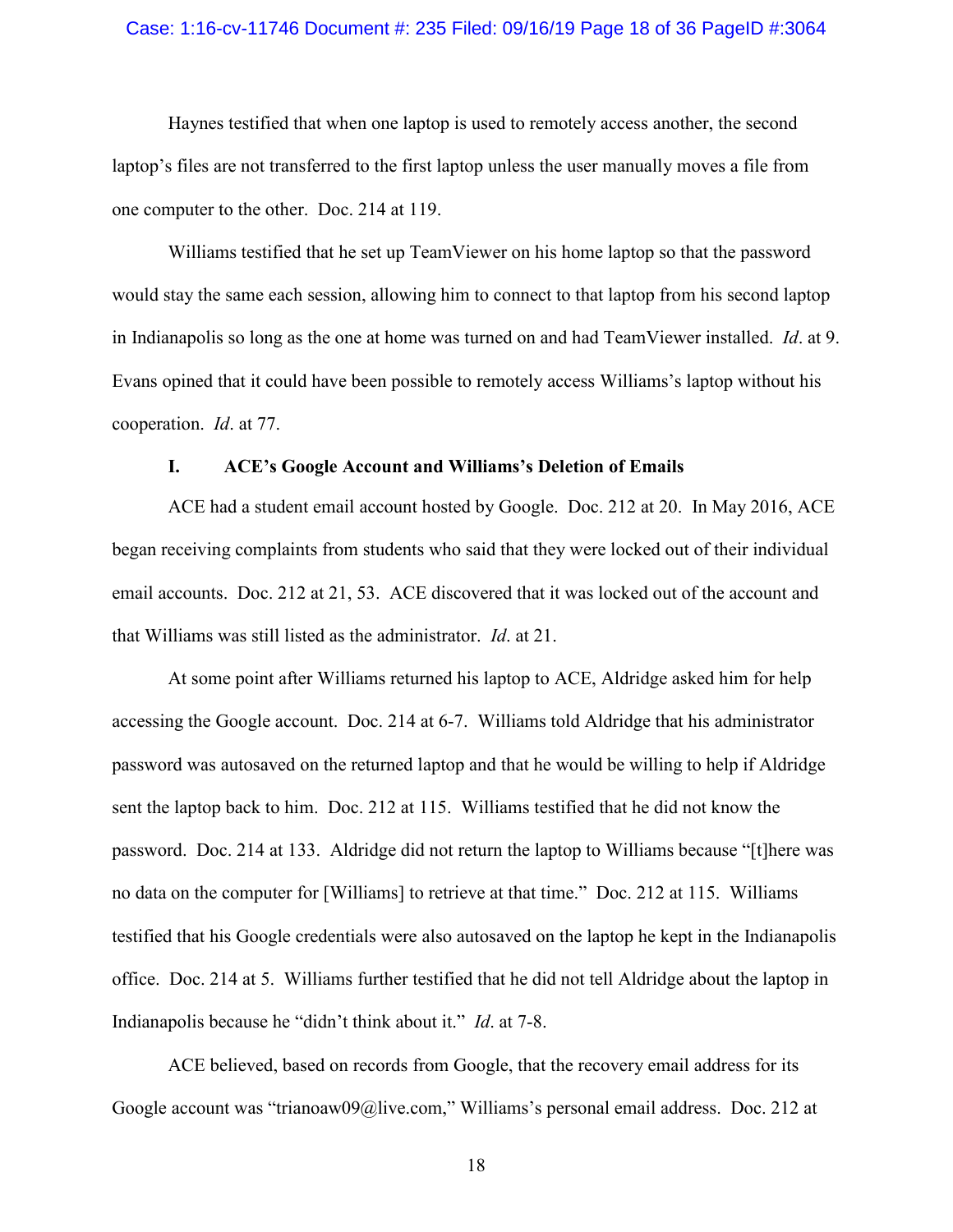24; Doc. 214 at 197. In a February 21, 2018 letter responding to ACE's concerns with Williams's discovery responses, his counsel stated that Williams "has not saved emails back to 2007 as he has them on auto delete every 30-90 days and in addition, [he] cleans out his emails on a regular basis. Also, [Williams] does not retain text messages as it affects the storage and function of his phone." Doc. 89 at 80-81.

# **J. The ACE Culture Letter**

Byland testified that she received the ACE Culture Letter—which, as noted, was dated February 11, 2016—on February 23, 2016, eleven days *after* the February 12, 2016 team meeting in which ACE asked all its IT employees to relocate to Indianapolis. Doc. 212 at 169. Williams, however, testified that he sent the letter shortly *before* ACE told him about the relocation. Doc. 214 at 128. Neither Evans nor Protek found the ACE Culture Letter on Williams's laptop, except for the copy Williams attached to an email (whose date is not apparent from the record) that he sent to Aldridge, Byland, and Landry. Doc. 89 at 96; Doc. 169-2 at 2-3.

#### **Discussion**

ACE seeks sanctions for Williams's alleged spoliation—reinstalling his ACE-issued laptop's operating system and thereby rendering unrecoverable the files that had been deleted before the reinstallation—under Rule 37(e) and the court's inherent authority. Rule 37(e) permits sanctions "[i]f electronically stored information that should have been preserved in the anticipation or conduct of litigation is lost because a party failed to take reasonable steps to preserve it, and it cannot be restored or replaced through additional discovery." Fed. R. Civ. P. 37(e). If the court "find[s] prejudice to another party from loss of the information," it "may order measures no greater than necessary to cure the prejudice." Fed. R. Civ. P.  $37(e)(1)$ . However, if the court "find[s] that the party [responsible for not preserving the information] acted with the intent to deprive another party of the information's use in the litigation," it may: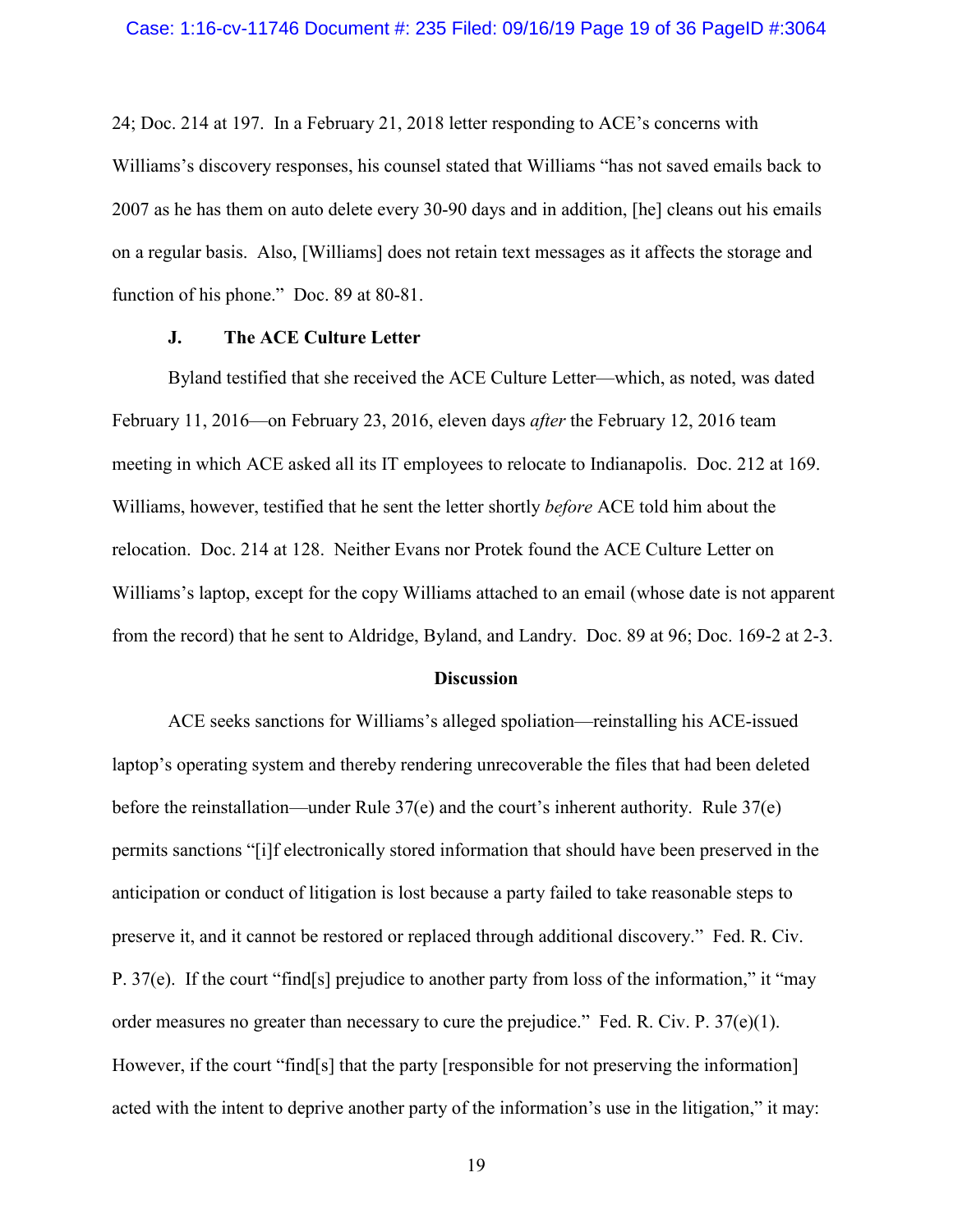## Case: 1:16-cv-11746 Document #: 235 Filed: 09/16/19 Page 20 of 36 PageID #:3064

 $(A)$  presume that the lost information was unfavorable to the party;  $(B)$  instruct the jury that it may or must presume the information was unfavorable to the party; or (C) dismiss the action or enter a default judgment." Fed. R. Civ. P. 37(e)(2).

Aside from its Rule 37 authority, the court has the inherent "ability to fashion an appropriate sanction for conduct which abuses the judicial process." *Chambers v. NASCO, Inc.*, 501 U.S. 32, 44-45 (1991); *see also Roadway Express, Inc. v. Piper*, 447 U.S. 752, 765 (1980) (describing the "well-acknowledged inherent power of a court to levy sanctions in response to abusive litigation practices") (internal quotation marks omitted). "Sanctions imposed pursuant to the district court's inherent power are appropriate where a party has willfully abused the judicial process or otherwise conducted litigation in bad faith." *Tucker v. Williams*, 682 F.3d 654, 661- 62 (7th Cir. 2012); *see also Ramirez v. T & H Lemont, Inc.*, 845 F.3d 772, 776 (7th Cir. 2016) (same). That power is "permissibly exercised not merely to remedy prejudice to a party, but also to reprimand the offender and to deter future parties from trampling upon the integrity of the court." *Salmeron v. Enter. Recovery Sys., Inc.*, 579 F.3d 787, 797 (7th Cir. 2009) (internal quotation marks omitted).

"Because of their very potency, inherent powers must be exercised with restraint and discretion." *Chambers*, 501 U.S. at 44; *see also Mach v. Will Cnty. Sheriff*, 580 F.3d 495, 502 (7th Cir. 2009) ("A district court should be cautious when exercising such inherent authority."). The inherent power should be used "sparingly, to punish misconduct (1) occurring in the litigation itself, not in the events giving rise to the litigation … , and (2) not adequately dealt with by other rules." *Zapata Hermanos Sucesores, S.A. v. Hearthside Baking Co.*, 313 F.3d 385, 391 (7th Cir. 2002); *see also Chambers*, 501 U.S. at 50 ("[W]hen there is bad-faith conduct in the course of litigation that could be adequately sanctioned under the Rules, the court ordinarily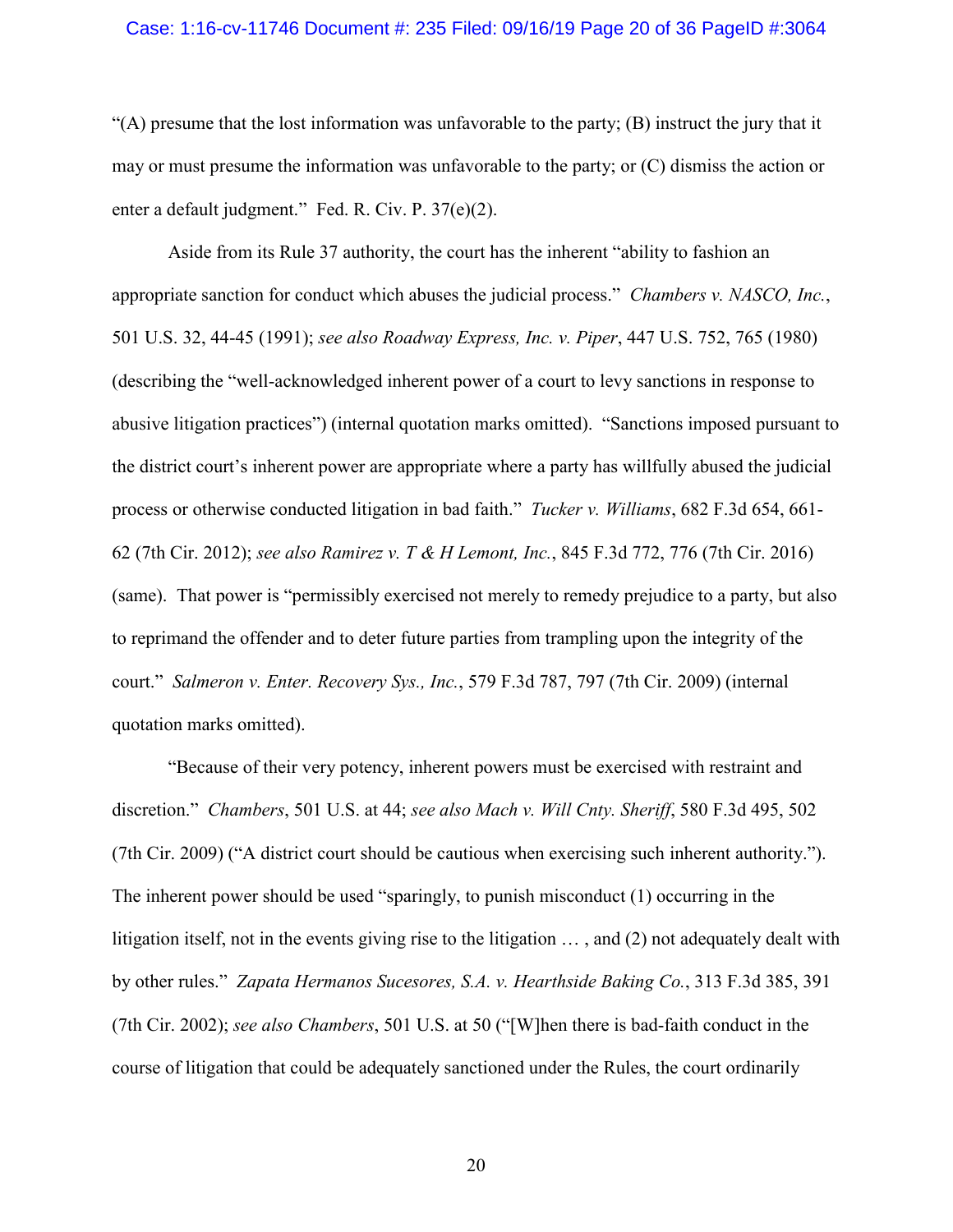## Case: 1:16-cv-11746 Document #: 235 Filed: 09/16/19 Page 21 of 36 PageID #:3064

should rely on the Rules rather than the inherent power."); *United States v. Rogers Cartage Co.*, 794 F.3d 854, 863 (7th Cir. 2015) (declining to affirm the district court's sanctions order on the basis of the court's inherent authority because "Rule 11 was adequate for the court's purposes"). "But if in the informed discretion of the court, neither [a] statute nor the Rules are up to the task, the court may safely rely on its inherent power." *Chambers*, 501 U.S. at 50. The inherent authority is properly exercised where "conduct sanctionable under the Rules was intertwined within conduct that only the inherent power could address," as "requiring a court first to apply Rules and statutes containing sanctioning provisions to discrete occurrences before invoking inherent power to address remaining instances of sanctionable conduct would serve only to foster extensive and needless satellite litigation, which is contrary to the aim of the Rules themselves." *Id.* at 51. Accordingly, "the inherent power of a court can be invoked even if procedural rules exist which sanction the same conduct." *Id*. at 49; *see also Mach*, 580 F.3d at 502.

"[O]utright dismissal … is a particularly severe sanction, yet is within the court's discretion" under its inherent authority. *Chambers*, 501 U.S. at 45. The court may invoke its inherent authority to "dismiss a case for discovery violations or bad faith conduct in litigation," *Greviskes v. Univs. Research Ass'n*, 417 F.3d 752, 758 (7th Cir. 2005), so long as dismissal is "proportionate to the gravity of the offense," *Montano v. City of Chicago*, 535 F.3d 558, 563 (7th Cir. 2008). Significant here, "[a]s a fraud on the court, perjury may warrant the sanction of dismissal." *Id*. at 564. The Seventh Circuit does "not require a district court to measure the impact on the litigation of a wrongdoer's willful misconduct before it issues a dismissal sanction," *Salmeron*, 579 F.3d at 797, but still the court must "find that the responsible party acted or failed to act with a degree of culpability that exceeds simple inadvertence or mistake before it may choose dismissal as a sanction for discovery violations," *Ramirez*, 845 F.3d at 776.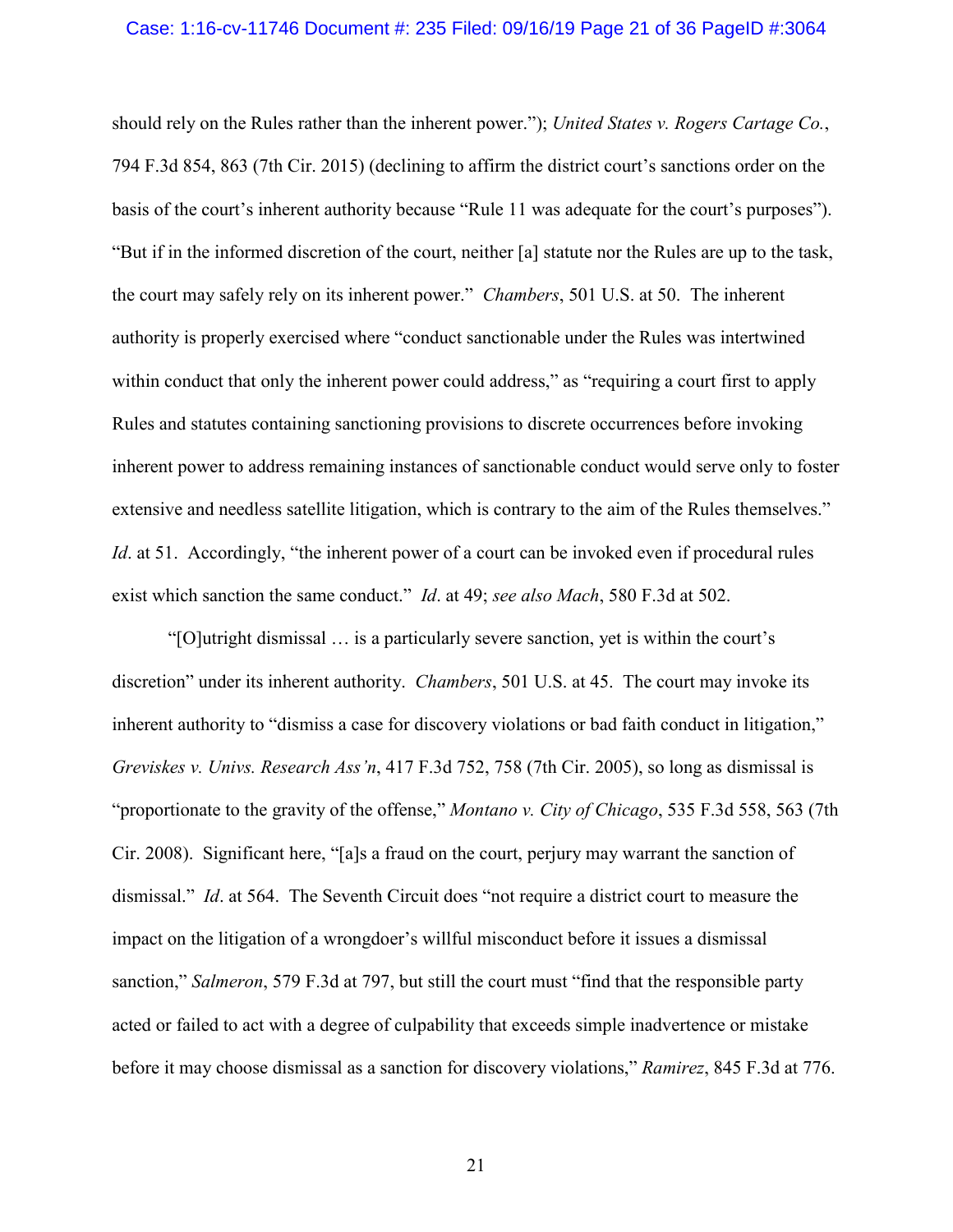## Case: 1:16-cv-11746 Document #: 235 Filed: 09/16/19 Page 22 of 36 PageID #:3064

"In civil cases, the facts underlying a district court's decision to dismiss the suit or enter a default judgment as a sanction under Rule 37 or the court's inherent authority need only be established by a preponderance of the evidence." *Id*. at 781.

Williams concedes that he had a duty to preserve the files on the ACE-issued laptop he kept at home. Doc. 124 at 16, 22. And Williams does not dispute that the forensic image created by Evans shows that someone reinstalled the operating system on the laptop Evans examined, rendering unrecoverable many files that had been deleted from the laptop before the reinstallation. But Williams offers two theories as support for the proposition that he did not reinstall the operating system: (1) Evans examined a laptop different from the one Williams returned to ACE; and/or (2) someone else reinstalled the operating system on the laptop Evans examined and tried to frame Williams for the resulting spoliation. Doc. 215 at 12-17.

## **I. Williams's Willful Spoliation of Evidence**

To prevail under Rule  $37(e)(2)$  or the court's inherent authority, ACE must show by a preponderance of the evidence that Williams engaged in spoliation with the requisite intent. The evidence here more than meets that standard.

## **A. Spoliation**

ACE's version of events is supported by the record, and it proceeds as follows. Williams returned his ACE-issued laptop to ACE in May 2016. Doc. 214 at 5. Aldridge credibly testified that he received the laptop, turned it on, and discovered that the screen was damaged and the laptop was no longer on ACE's domain. Doc. 212 at 80-81. Aldridge gave the laptop to Jacob Carey, and Carey discovered that the operating system had been reinstalled and that he could not find any of Williams's files. *Id*. at 84-85. Aldridge credibly testified that he then kept the laptop locked in his desk drawer until he left ACE in January 2017, at which point he gave it to Steven Carey. *Id*. at 87. Steven Carey sent the laptop to D4 in July 2017. Doc. 178-2 at 7, 13; Doc. 214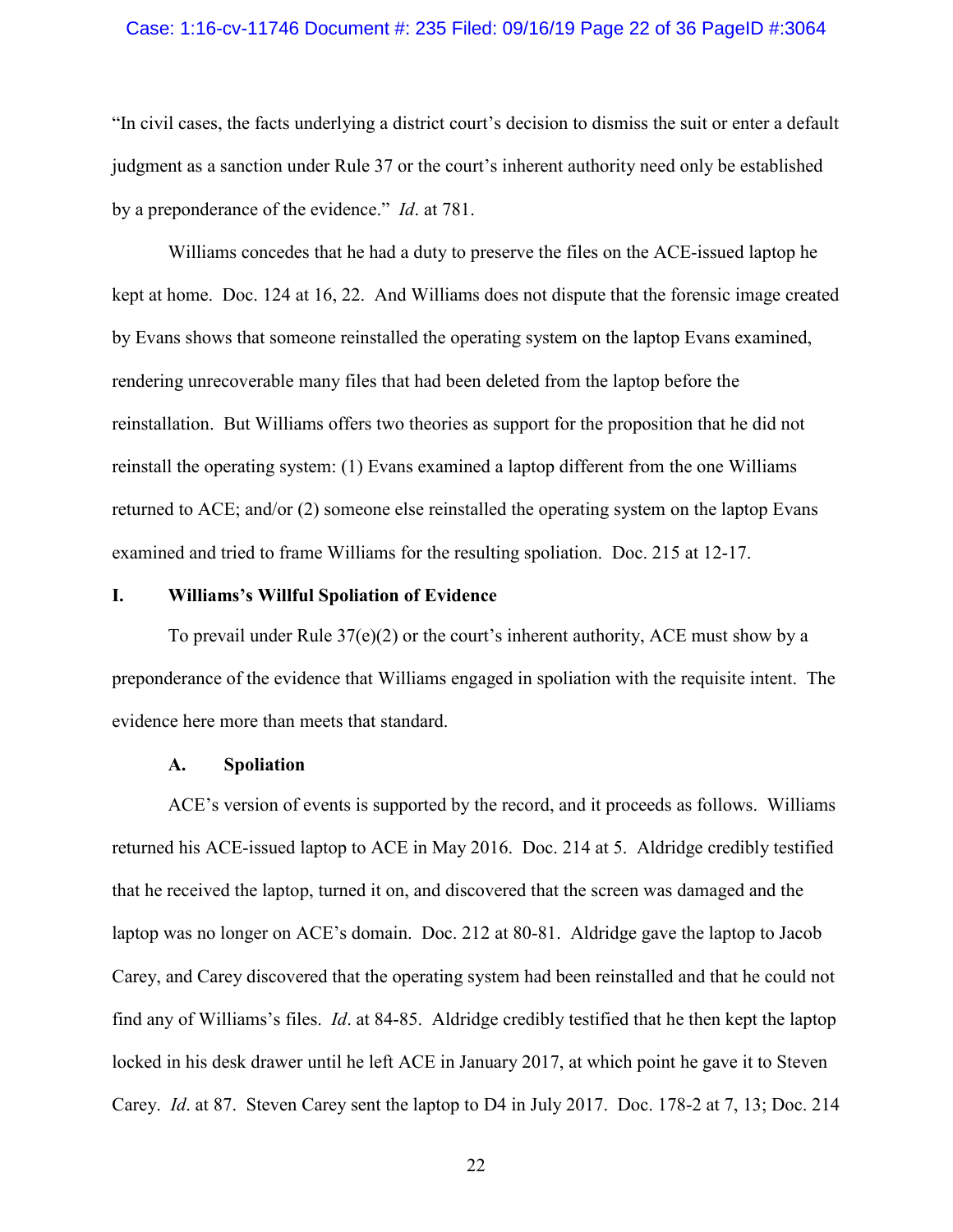## Case: 1:16-cv-11746 Document #: 235 Filed: 09/16/19 Page 23 of 36 PageID #:3064

at 31. Evans credibly testified that the laptop D4 received from ACE matched the description on the chain of custody form and that it was the only device for which he prepared a forensic image. Doc. 214 at 31-32, 41.

Protek conducted its analysis using the forensic image that Evans had created. Doc. 169- 2 at 1. Both Evans and Protek found that the laptop's operating system was reinstalled on March 28, 2016—while the laptop was in Williams's possession. Doc. 214 at 32; Doc. 169-2 at 2. Evans found (and Protek did not dispute) that at least twenty files had been opened before the reinstallation but no longer existed on the laptop, indicating that they had been deleted before the reinstallation and then overwritten and rendered unrecoverable by the reinstallation. Doc. 214 at 32-33. Evans opined (and Protek again did not dispute) that the reinstallation required human intervention and was performed locally. *Id*. at 37; Doc. 178-2 at 6. Evans further opined that reinstalling an operating system is a common method of wiping information from a computer because it can cause the permanent destruction of data deleted prior to the reinstallation. Doc. 214 at 32-33, 37; Doc. 178-2 at 6. In sum, the record amply supports the conclusion that on March 28, 2016, when the laptop was in Williams's custody at his home, and after he had informed ACE of his intent to sue and been reminded of his preservation obligations, Doc. 89 at 10-11, 13-14, he deleted files and then reinstalled the operating system, thus wiping those files from the laptop.

Williams's denial of having reinstalled the operating system is not credible. In the face of the evidence just discussed, believing Williams's denial would require embracing one of his two theories, both of which amount to convoluted conspiracies that the record does not support. First, Williams submits that, more than a month before he returned his laptop to ACE, ACE rigged a second laptop to make it appear to be Williams's and reinstalled that laptop's operating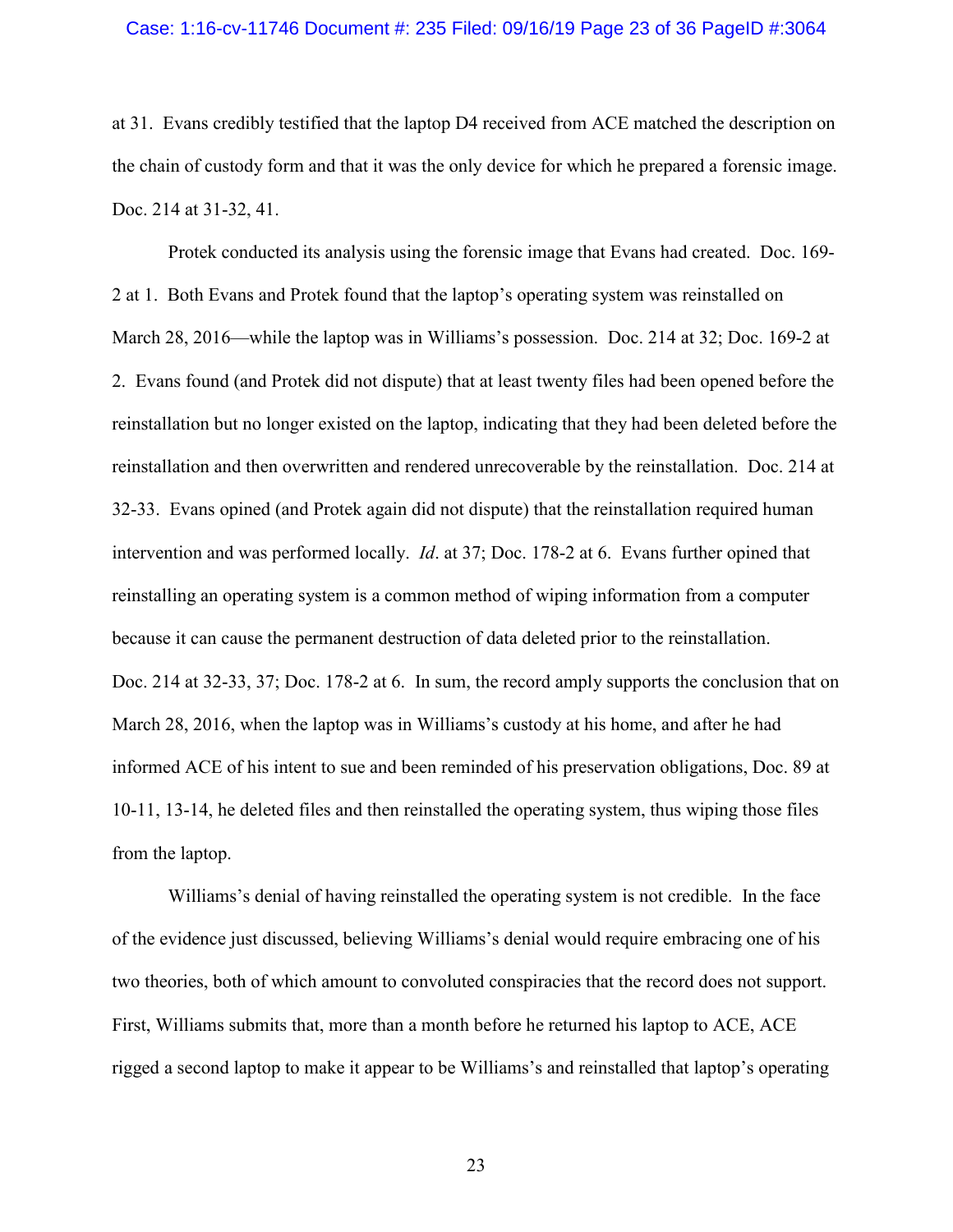## Case: 1:16-cv-11746 Document #: 235 Filed: 09/16/19 Page 24 of 36 PageID #:3064

system to make it look like he performed the reinstallation; that after Williams returned his laptop, ACE switched the laptops' screens, putting the returned laptop's damaged screen on the rigged second laptop; and that ACE then sent the rigged laptop to D4 for a forensic analysis. Doc. 215 at 12-17. Second, Williams submits that ACE remotely accessed his laptop more than a month before he returned it to ACE; reinstalled its operating system (which may or may not have been possible to do remotely); and then sent the returned laptop to D4 for forensic analysis, adding some data (perhaps from his Indianapolis laptop) along the way. *Ibid*. The court finds credible the testimony from ACE witnesses denying that they did these things, and also finds credible Evans's testimony that the forensic evidence renders implausible Williams's theories.

As to the second ACE-issued laptop that Williams says he used in Indianapolis, the court finds that regardless how many laptops were formally *assigned* to Williams, *compare* Doc. 214 at 8 (Williams testifying that he had two), *with* Doc. 212 at 20, 88, 140-141 (Aldridge, Byland, and Landry testifying that, as far as they knew, nobody had more than the one laptop permitted by ACE policy), he *used* other laptops when he worked in the Indianapolis office, including at least one of the IT department's loaners, Doc. 214 at 8. But the court's siding with Williams on that factual dispute ultimately gets him nowhere.

To the extent Williams argues that the data no longer accessible on his home laptop was available to ACE all along because the data also was on the laptop he used in Indianapolis—and therefore that the destruction of that data on his home laptop was harmless because that data remained on the Indianapolis laptop—his argument fails for two separate and independent reasons. First, there is no evidence that any laptop in Indianapolis had on it the data that was deleted from Williams's home laptop. Rather, the only evidence of record, which is both uncontradicted and credible, is that Williams's remotely accessing his home laptop from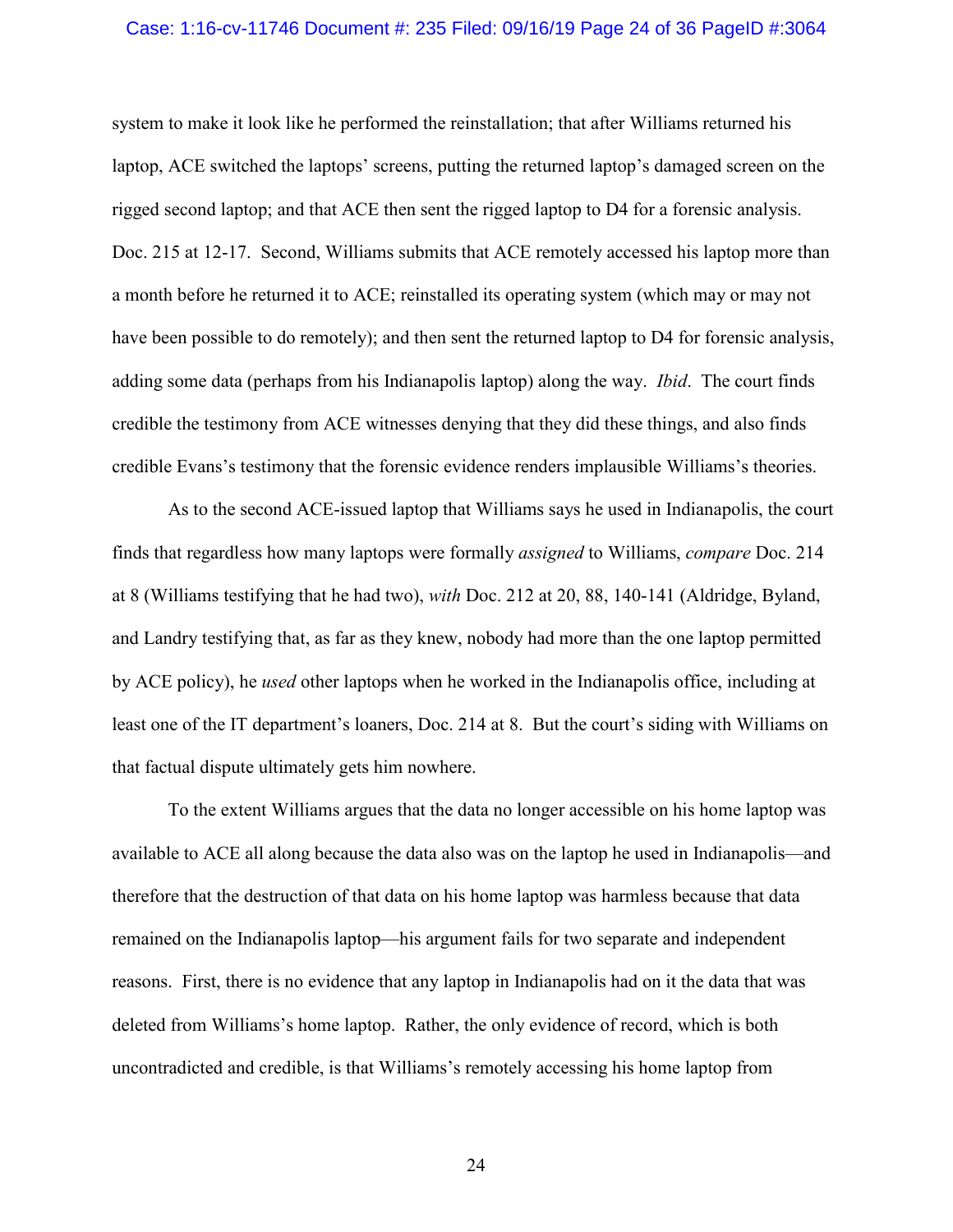## Case: 1:16-cv-11746 Document #: 235 Filed: 09/16/19 Page 25 of 36 PageID #:3064

Indianapolis would *not* automatically have copied any files to the Indianapolis laptop. Doc. 214 at 119. Second, there is no evidence that ACE knew that Williams had saved relevant information on any laptop other than his home laptop. The court credits Byland's uncontradicted testimony that: (1) ACE knew only about the laptop Williams kept at home and therefore preserved only that device; and (2) by the time ACE learned in Fall 2018, nearly two years after this case began, about the alleged second laptop, its search for additional laptops was fruitless. Doc. 212 at 142. Thus, even if data deleted from Williams's home laptop also resided on his Indianapolis laptop, his failure for nearly two years to reveal in discovery the very straightforward and highly pertinent fact that he had an Indianapolis laptop deprived ACE of the opportunity to retrieve that data.

ACE's lack of knowledge that Williams used other laptops in Indianapolis also undercuts—and is all but fatal to—his theory that ACE substituted an Indianapolis laptop for his home laptop when it sent the device to D4 for analysis. If ACE did not know that there *was* a second laptop until Fall 2018, it could not have reinstalled the operating system on that laptop in March 2016, waited until Williams returned his home laptop that May, swapped the screens, planted the files associated with Jacob Carey's attempt to access the laptop, and then sent the second laptop to D4 in July 2017. And even if ACE were lying about its lack of knowledge—or had planted not only the evidence just described, but also the trail of Williams's activity dating back to August 2015, the date of the first recorded activity by the "Triano.Williams" profile, Doc. 89 at 95; Doc. 214 at 35—framing Williams in this way would have required an incredible degree of clairvoyance. Or if not clairvoyance, the technical skill to backdate its activity without leaving a forensic trace, a possibility that finds no support in the record.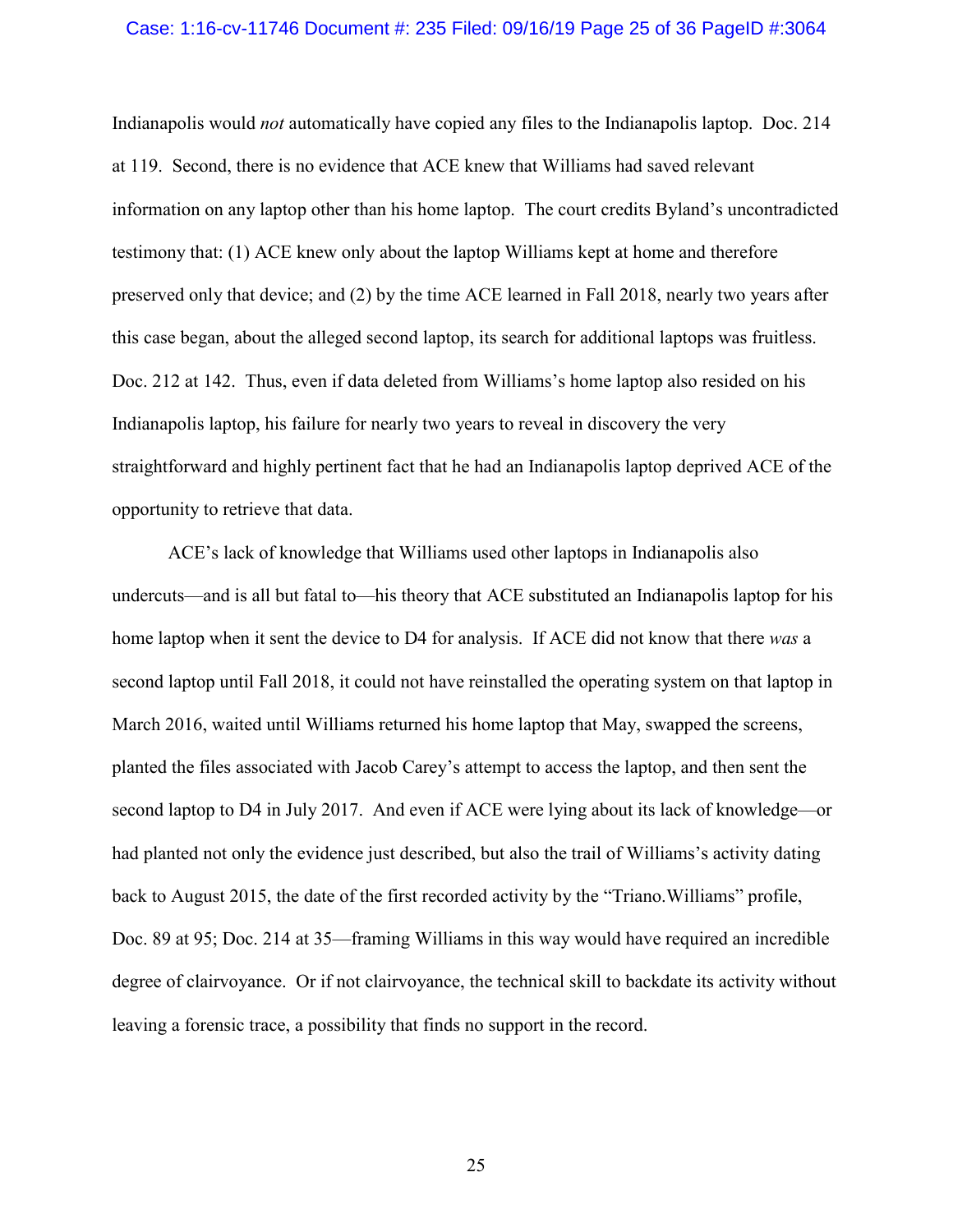## Case: 1:16-cv-11746 Document #: 235 Filed: 09/16/19 Page 26 of 36 PageID #:3064

To support his switched laptop theory, Williams points to what he believes are three suspicious circumstances: (1) the failure to record the laptop's service tag on ACE's chain of custody form; (2) the ShellBag data indicating that someone used the laptop to access Gehring's and Holstein's network folders; and (3) the presence of Rubio's profile. None of that evidence makes Williams's theory even remotely plausible.

As to the first suspicious circumstance, ACE's documentation of the chain of custody was imperfect, to say the least. Much confusion could have been avoided had Aldridge photographed the service tag and recorded it on the chain of custody form. But Aldridge's and Evans's testimony were highly credible and support the conclusion that the laptop that ACE sent to Evans for analysis was the one that Aldridge received from Williams.

As to the second suspicious circumstance, Williams is correct that the ShellBag data suggests that *someone* accessed Gehring's and Holstein's network folders. Doc. 214 at 72-75. That data does not, however, speak to *who* accessed the folders, and it is thus too thin a thread on which to hang a finding that the laptop Evans analyzed was not Williams's home laptop but rather a loaner that Gehring and Holstein had used. That is particularly so given the uncontradicted evidence that the laptop automatically saved the profiles of any ACE users who logged into it, and neither Gehring's nor Holstein's profiles were found on the laptop—which means that neither of them used the laptop analyzed by Evans. Doc. 212 at 63, 187, 190; Doc. 214 at 12-13; Doc. 89 at 95. The only explanation supported by the record, then, is that Williams—as a systems administrator whose duties frequently included providing technical support—had used the laptop to access Gehring's and Holstein's network folders. Williams's testimony to the contrary is therefore not credible.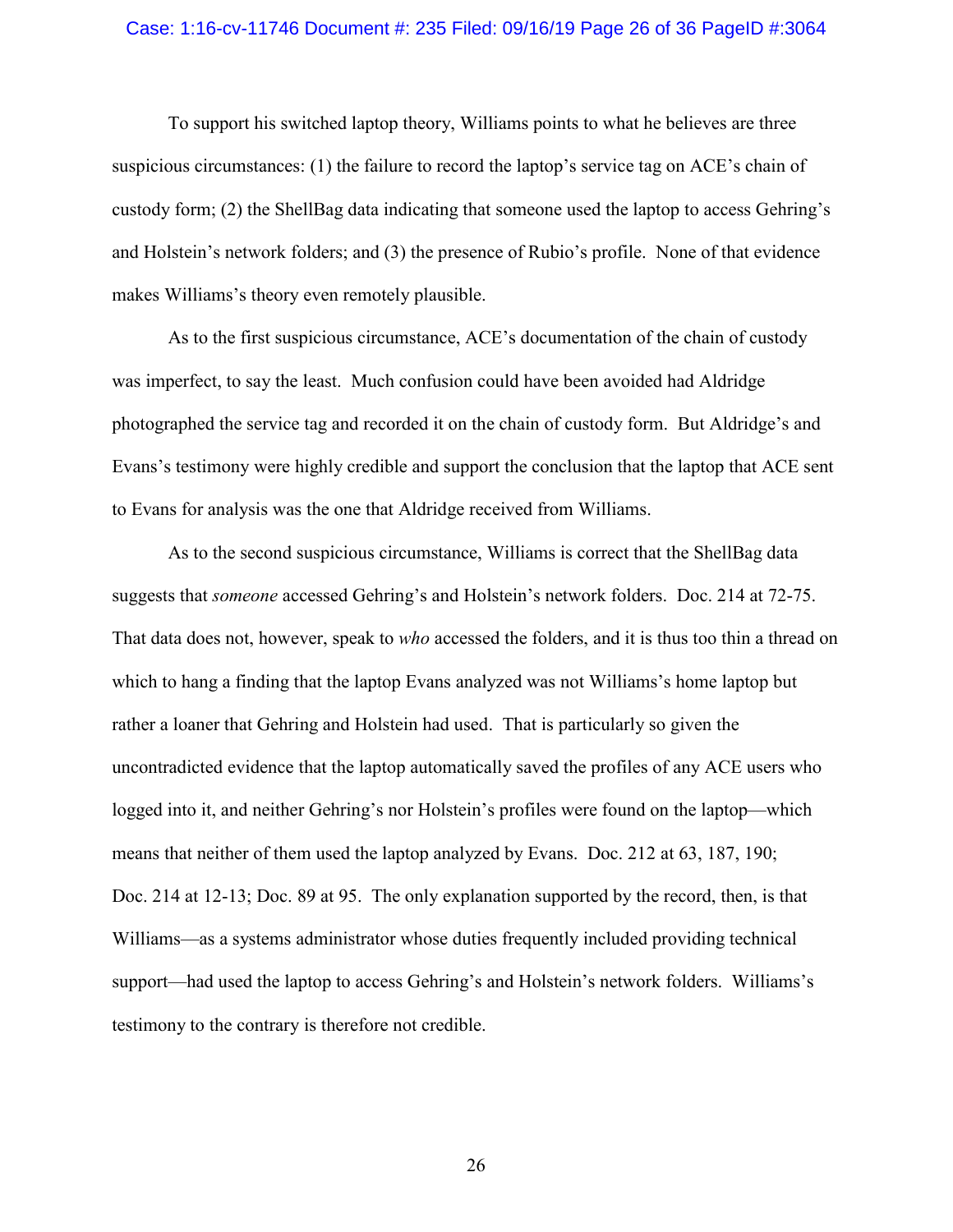## Case: 1:16-cv-11746 Document #: 235 Filed: 09/16/19 Page 27 of 36 PageID #:3064

As to the third suspicious circumstance, the presence of Rubio's profile does not move the needle in favor of Williams's theory. The parties offered conflicting and inconclusive testimony as to when ACE switched from the image Rubio created to a new image, as to who made the new image, and as to whether the new image contained Rubio's profile. That said, the sum of the profiles on the forensic image cuts strongly against Williams's theory that the image was taken of a laptop that, as he described it, "was one of the ones [he] let people use" as a loaner. Doc. 214 at 8. Because each laptop automatically saved the profile of any user who logged in, Doc. 212 at 63, 187, 190; Doc. 214 at 12-13, the absence of anyone's profile other than Rubio's and Williams's strongly suggests that the imaged laptop was the one Williams kept at home, and not one that (by his own admission) he lent to others in the Indianapolis office.

That leaves Williams's remote installation theory. Nothing in the record suggests that it is even possible to reinstall an operating system remotely. Even if it were possible, Evans found no evidence of a remote reinstallation, Doc. 214 at 79, and Protek did not contradict that finding. ACE's ordinary method of remote access—TeamViewer—generated logs, but Evans found no logs indicating a connection to Williams's home laptop after February 1, 2016. *Id*. at 36, 44; Doc. 178-2 at 4. The only evidence Williams identifies to support his theory is Protek's UserAssist spreadsheet. Pl. Ex. 22. But Protek's report discusses that data without mentioning evidence of remote access, Doc. 169-2 at 3, and Evans credibly opined that the entry referring to "Remote Desktop Connection" meant only that a program with that name was run on the laptop *after* the reinstallation, Doc. 214 at 87-89.

In sum, the record overwhelmingly supports ACE's version of events and is inconsistent with Williams's version(s). The court therefore finds that Williams intentionally reinstalled the operating system on his ACE-issued laptop, resulting in the wiping and destruction of potentially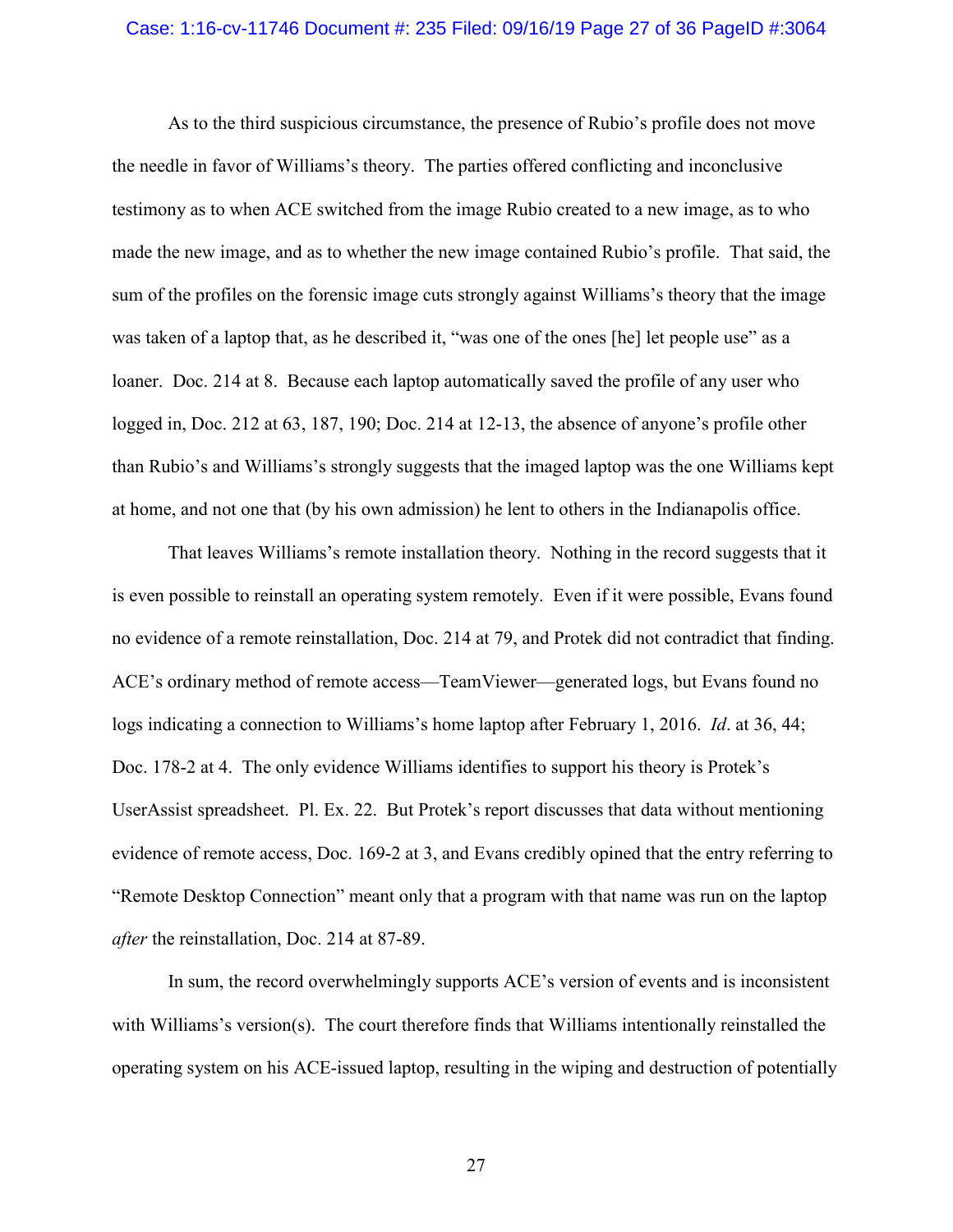## Case: 1:16-cv-11746 Document #: 235 Filed: 09/16/19 Page 28 of 36 PageID #:3064

relevant information (the files he deleted before the reinstallation) "that should have been preserved in the anticipation or conduct of litigation." Fed. R. Civ. P. 37(e). ACE further contends that Williams should be sanctioned for failing to suspend the auto-delete function on his email accounts, Doc. 86 at 2, but ACE did not press that theory in its closing argument at the evidentiary hearing, Doc. 215, and there is no need to address it because, as discussed below, Williams's spoliation of the laptop's data and his perjured testimony warrant dismissal on their own.

## **B. Willfulness**

ACE also proved by a preponderance of the evidence that Williams's spoliation was willful—in other words, not only that his reinstallation of the operating system on his ACEissued laptop was intentional, but also that he knew that the reinstallation would destroy relevant data. As noted, Evans credibly testified that reinstalling an operating system requires affirmative user intervention and is thus not something that happens by accident, and that reinstalling an operating system is a common method of deleting information from a computer. Doc. 214 at 37. Given Williams's experience as an IT professional, he must have known that reinstalling the operating system had the potential to overwrite—and thus render unrecoverable—previously deleted files. Indeed, nothing in the record suggests that reinstalling the operating system on a laptop Williams was about to return to ACE, his then-former employer, would have served *any*  purpose other than destroying evidence.

Granted, there are more reliable and effective methods of destroying data on a laptop, such as physically destroying a hard drive or using professional tools to wipe data. But nothing in the record suggests that those alternative methods were comparable in terms of cost and likelihood of detection, which makes it unclear whether a person in Williams's situation who wanted to destroy evidence would have chosen them. The existence of those alternatives thus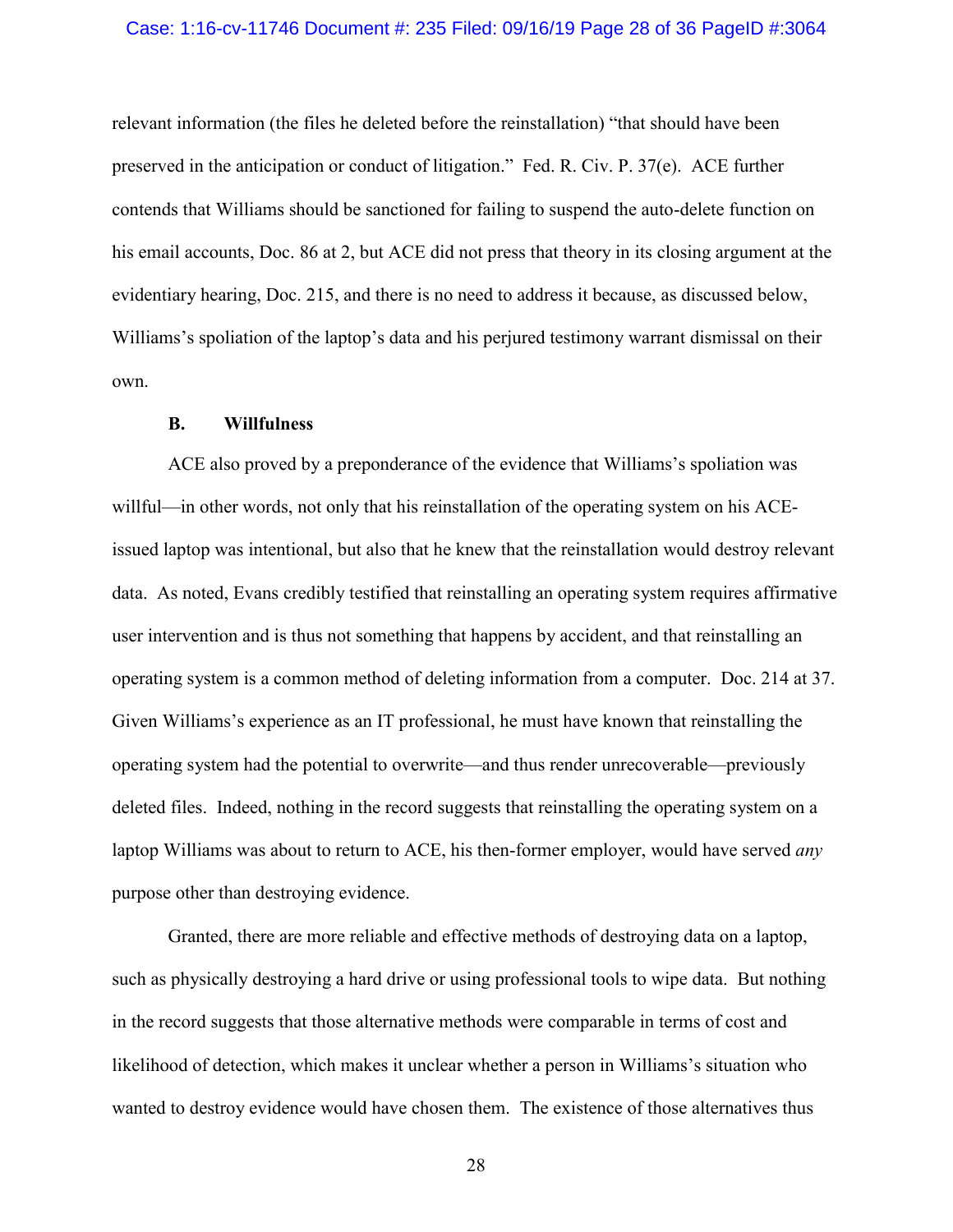## Case: 1:16-cv-11746 Document #: 235 Filed: 09/16/19 Page 29 of 36 PageID #:3064

does not outweigh the evidence that Williams performed the reinstallation and that his aim was to destroy evidence. Viewing the record as a whole, ACE has proved by far more than a preponderance of the evidence that Williams reinstalled the operating system "with the intent to deprive [ACE] of the [destroyed] information's use in the litigation." Fed. R. Civ. P. 37(e)(2).

Further aggravating matters is that because Williams intentionally reinstalled the operating system, he must have known that he did so, which means that he repeatedly lied when he denied having done so at his deposition, Doc. 89 at 86 (p. 156, ll. 17-19), in his declaration, Doc. 180-15 at  $\P$  4, and in his testimony at the evidentiary hearing, Doc. 214 at 147. Williams's false deposition, declaration, and hearing testimony amounts to perjury.

"In the federal criminal context, perjury is defined as false testimony concerning a material matter with the willful intent to provide false testimony, rather than as a result of confusion, mistake, or faulty memory." *Montano*, 535 F.3d at 565 (internal quotation marks omitted). Williams's testimony satisfies each element of this offense: "false testimony," "willful intent," and "materiality." *United States v. Savage*, 505 F.3d 754, 763 (7th Cir. 2007). The first and second elements necessarily follow from the finding that Williams intentionally reinstalled the operating system. Williams gave false testimony when he swore at his deposition, in a written declaration, and again at the evidentiary hearing that he did not reinstall the operating system, and he did so willfully because he was the person who performed the reinstallation. Under no imaginable circumstances would Williams have reinstalled the operating system, forgotten that he had done so, and then innocently offered an alternative theory in which ACE used the second computer (about which he had also "forgotten" until nearly two years into the litigation) to fabricate evidence of his misconduct.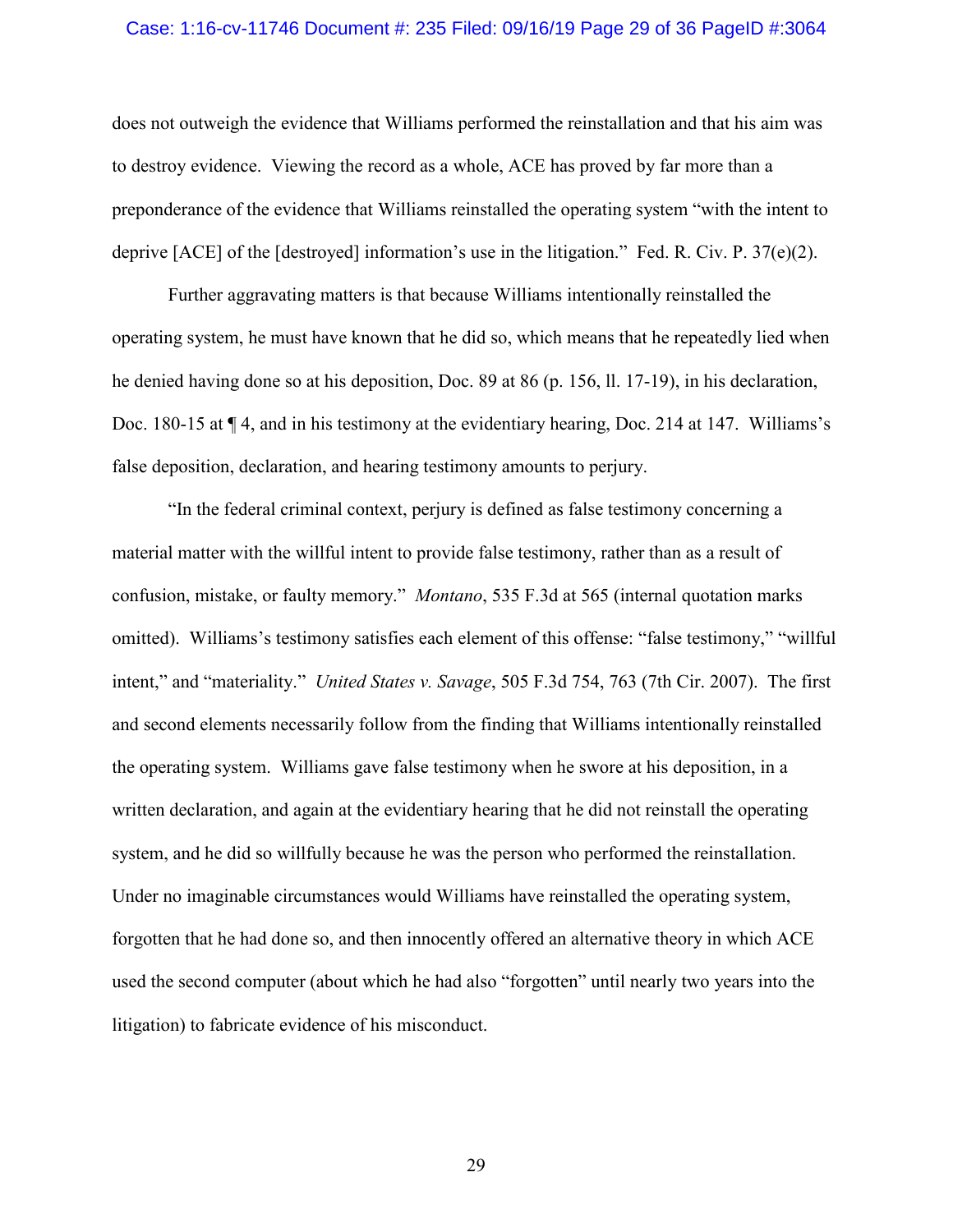## Case: 1:16-cv-11746 Document #: 235 Filed: 09/16/19 Page 30 of 36 PageID #:3064

As to the third element, Williams's false testimony concerned a "material matter" in this litigation. *Montano*, 535 F.3d at 564. "[F]alse testimony is material if it is designed to substantially affect the outcome of the case." *United States v. Galbraith*, 200 F.3d 1006, 1014 (7th Cir. 2000) (internal quotation marks omitted). Because "a lie influencing a pretrial issue will, in an attenuated sense, influence the ultimate outcome of the case itself, … a falsehood told at a pretrial hearing is material if it is calculated to substantially affect the issue under determination at that hearing." *United States v. DeLeon*, 603 F.3d 397, 403 (7th Cir. 2010) (internal quotation marks omitted); *see also United States v. Sanantonio*, 735 F. App'x 891, 892 (7th Cir. 2018) ("A lie calculated to influence a pretrial issue is material because it will influence the outcome of the case."). Williams's false denial goes to the heart of the issue presented by ACE's sanctions motion, and given that ACE is requesting dismissal as a sanction, the motion plainly had the potential to determine the "ultimate outcome of the case itself." *DeLeon*, 603 F.3d at 403. His false testimony therefore was material to the present motion. And as discussed below, because it cannot be determined which files Williams wiped from his laptop, yet because it is presumed that the wiped files were detrimental to his case, his false testimony almost certainly is material to the merits of his claims.

## **II. The Appropriate Sanction**

ACE submits that the appropriate sanction is to dismiss Williams's claims and to order him to pay its reasonable attorney fees and costs associated with investigating his misconduct and litigating its sanction motion. Doc. 86 at 19. Williams responds that dismissal is inappropriate because (1) he did not engage in any spoliation, and (2) there is no "record of delay or contumacious conduct," prior sanctions, willfulness, bad faith, or fault. Doc. 124 at 15, 25 (quoting *Domanus v. Lewicki*, 742 F.3d 290, 301 (7th Cir. 2014)). Both arguments fail because, as shown above, Williams intentionally destroyed evidence and then repeatedly lied about it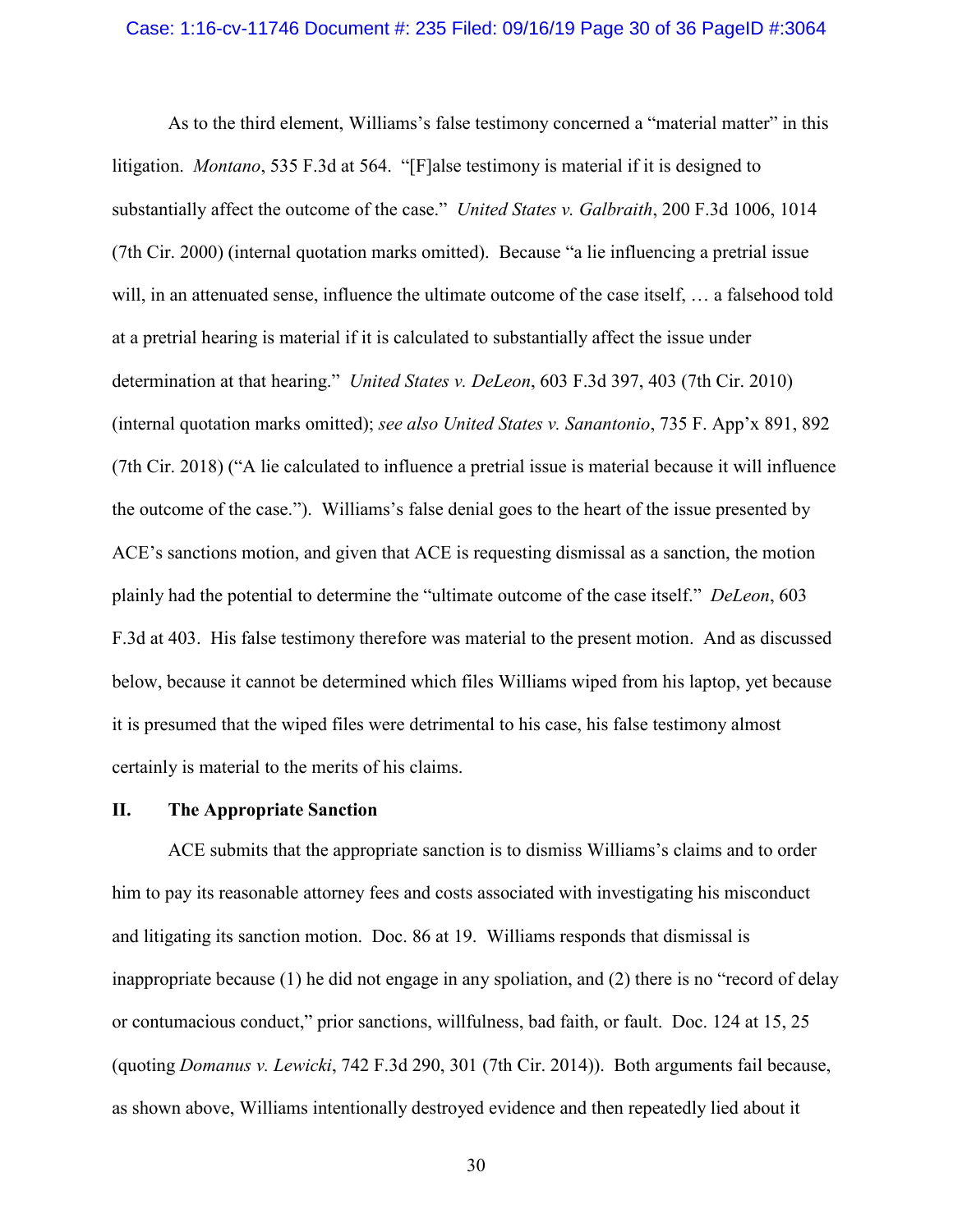## Case: 1:16-cv-11746 Document #: 235 Filed: 09/16/19 Page 31 of 36 PageID #:3064

under oath. Viewed as a whole, the record amply demonstrates that Williams "acted … with a degree of culpability that exceeds simple inadvertence or mistake," making dismissal an available sanction under both Rule 37(e)(2) (as to his destruction of data from his laptop) and the court's inherent authority (as to his perjury). *Ramirez*, 845 F.3d at 776. Because Williams does not request a less severe sanction, he has forfeited any argument that dismissal is not the appropriate response under these circumstances. *See G & S Holdings LLC v. Cont'l Cas. Co.*, 697 F.3d 534, 538 (7th Cir. 2012) ("We have repeatedly held that a party waives an argument by failing to make it before the district court."); *Alioto v. Town of Lisbon*, 651 F.3d 715, 721 (7th Cir. 2011) ("We apply [the forfeiture] rule where a party fails to develop arguments related to a discrete issue … ."); *see also King v. Ford Motor Co.*, 872 F.3d 833, 838 (7th Cir. 2017) (affirming the district court's striking a declaration as a discovery sanction where the plaintiff "did not propose any alternatives to the district court").

Even setting aside forfeiture, dismissal is the appropriate sanction. Recognizing that "the sanction of dismissal with prejudice must be infrequently resorted to," the court has carefully considered whether a less serious sanction would be appropriate. *See Long v. Steepro*, 213 F.3d 983, 986 (7th Cir. 2000). The court also has evaluated Williams's conduct in the context of the litigation as a whole to ensure that the "penalty [is] proportionate to the wrong." *Ridge Chrysler Jeep, LLC v. DaimlerChrysler Fin. Servs. Ams. LLC*, 516 F.3d 623, 626 (7th Cir. 2008). Having done so, the court finds that Williams's conduct warrants dismissal of his claims.

For starters, "[p]erjury committed in the course of legal proceedings is a fraud on the court," *Allen v. Chicago Transit Auth.*, 317 F.3d 696, 703 (7th Cir. 2003), that itself "may warrant the sanction of dismissal" under the court's inherent authority, *Montano*, 535 F.3d at 564. *See Rivera v. Drake*, 767 F.3d 685, 686 (7th Cir. 2014) ("[P]erjury is among the worst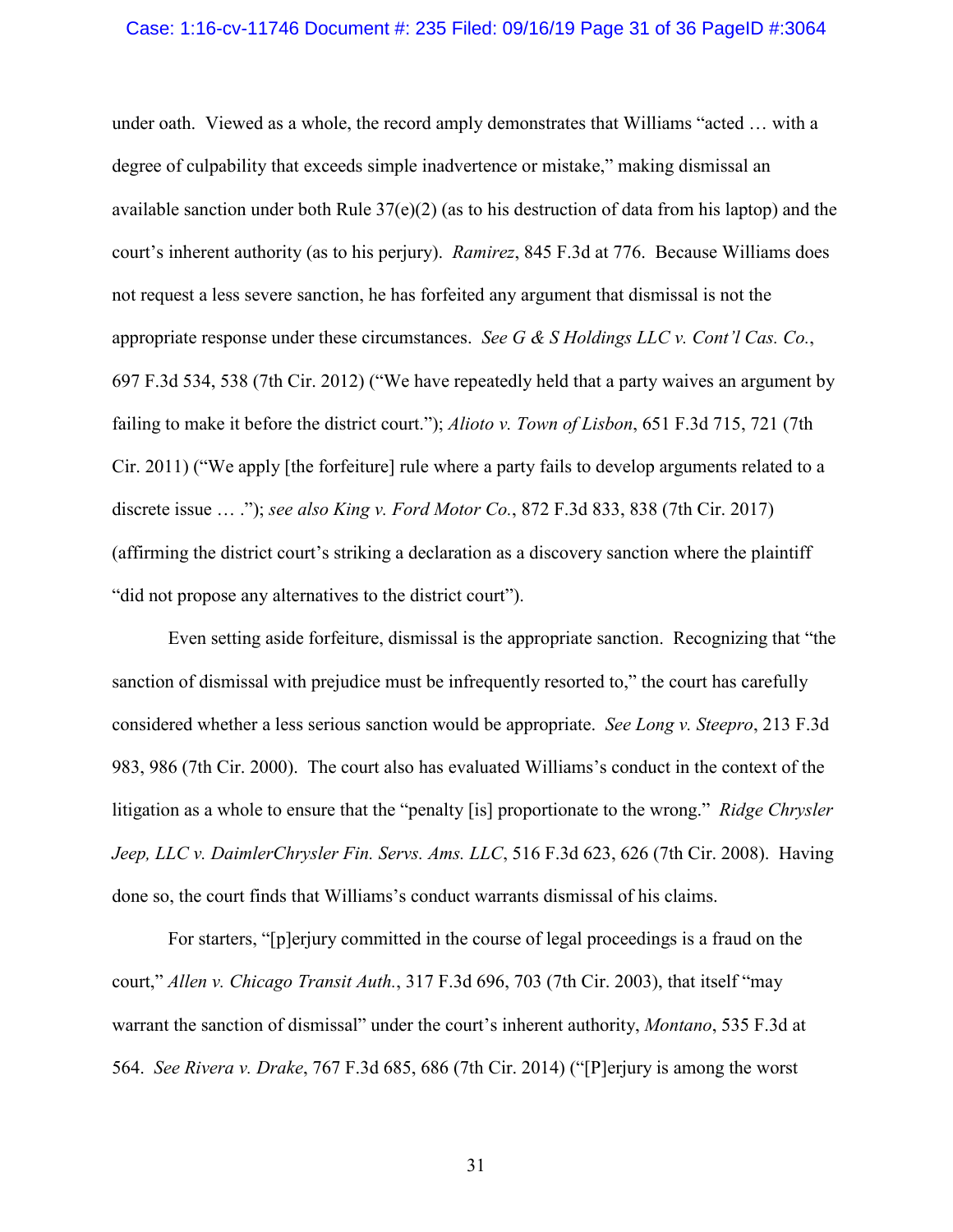## Case: 1:16-cv-11746 Document #: 235 Filed: 09/16/19 Page 32 of 36 PageID #:3064

kinds of misconduct."). Williams also destroyed evidence "with the intent to deprive [ACE] of the [destroyed] information's use in the litigation," Fed. R. Civ. P. 37(e), and threw up a smokescreen of farfetched conspiracy theories in an effort to evade consequences for that misconduct. The result of that misconduct is a situation in which alternative sanctions—such as jury instructions and presumptions that the deleted information was unfavorable to Williams cannot cure the prejudice to ACE because it is impossible to determine the full extent of the spoliation. Evans credibly opined that there is no way to know how many files Williams rendered unrecoverable by deleting files and then reinstalling the operating system, much less what those files contained. Doc. 178-2 at 3. The frequency with which Williams's discovery responses directed ACE to the laptop he returned, combined with the commonsense assumption, built into Rule  $37(e)(2)$ , that parties who engage in intentional spoliation have something to hide, suggests that some of what Williams destroyed would have damaged his case.

Were it possible to pin the spoliation down to specific disputes—such as the timing of the creation and delivery of the ACE Culture Letter, for if the (now-lost) data showed that Williams created or delivered it *after* ACE announced that all IT staff would have to relocate to Indianapolis, his retaliation claim, which alleges that ACE forced him to move to Indianapolis in retaliation for sending the letter, would be mortally wounded—the prejudice to ACE could be cured by resolving those disputes in its favor. *See* Fed. R. Civ. P. 37(e)(2) (authorizing the court, upon finding that a party committed intentional spoliation of electronically stored information, to "presume that the lost information was unfavorable to the party" and to "instruct the jury that it may or must presume the information was unfavorable to the party"). But because there is no way to determine what data Williams destroyed and to which issues the data were relevant, there is no way to approximate the presumably unfavorable effect of that information, and thus no way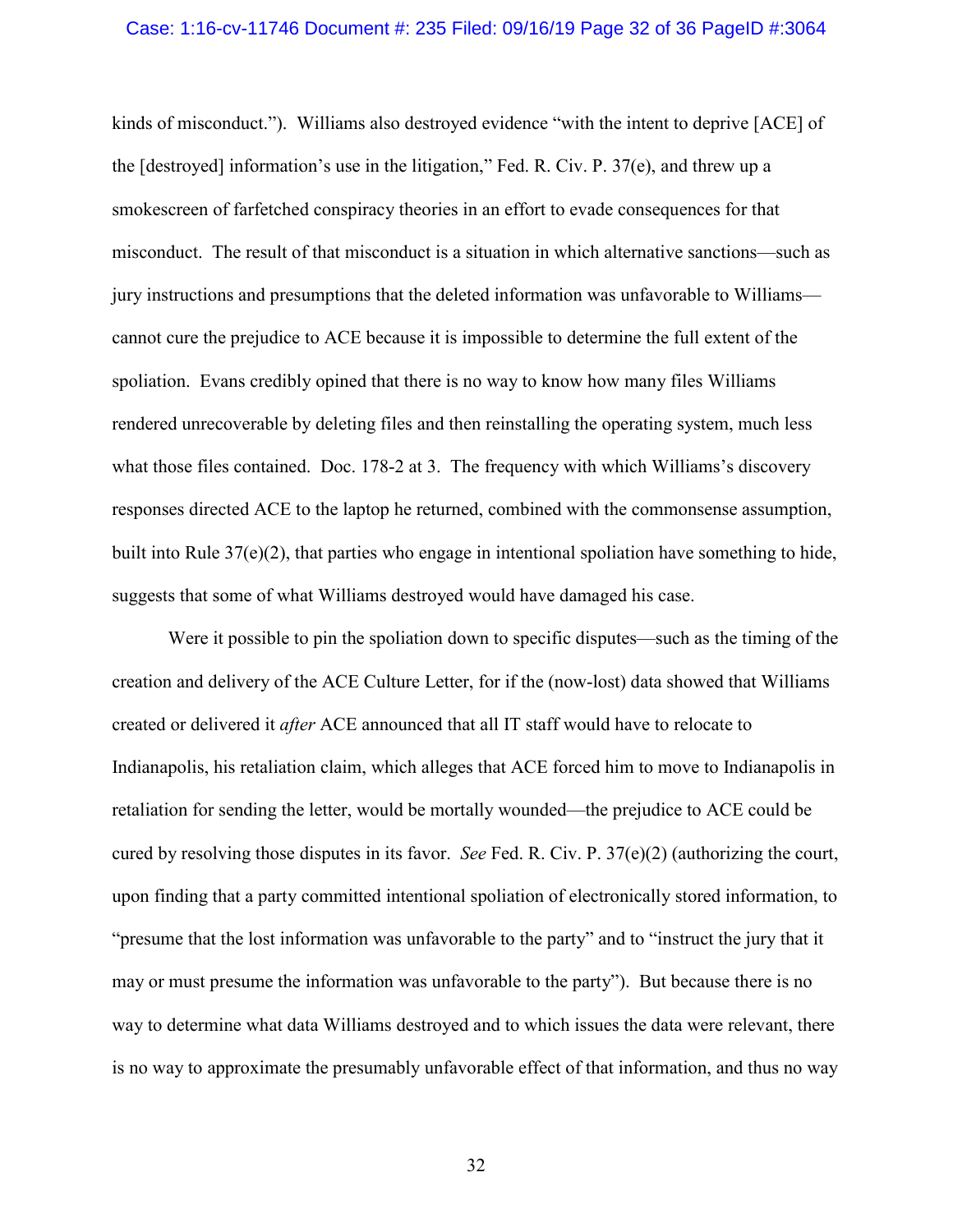## Case: 1:16-cv-11746 Document #: 235 Filed: 09/16/19 Page 33 of 36 PageID #:3064

to craft instructions or presumptions that would eliminate—or even substantially mitigate—the prejudice to ACE. *See Leon v. IDX Sys. Corp.*, 464 F.3d 951, 960-61 (9th Cir. 2006) (affirming the district court's dismissal of the plaintiff's claims as a spoliation sanction where "any number of the [deleted] files could have been relevant to [the defendant's] claims or defenses" and it was "impossible to identify which files and how they might have been used"). Although "the interests of justice are best served by resolving cases on their merits," *Long*, 213 F.3d at 986, Williams's intentional spoliation obfuscated the true merits of this case to the point where doing so is no longer a viable option, *see Leon*, 464 F.3d at 960-61.

That said, even if a sanction short of dismissal could cure the prejudice to ACE, dismissal of Williams's claims would still be the sanction "proportionate to the wrong." *Ridge Chrysler Jeep*, 516 F.3d at 626. Although Rule 37(e)(1) authorizes only "measures no greater than necessary to cure the prejudice" resulting from a party's failure to take reasonable steps to preserve electronically stored information, Rule 37(e)(2) authorizes "further sanctions," including dismissal, where the party "acted with the intent to deprive another party of the information's use in the litigation." *Barbera v. Pearson Educ., Inc.*, 906 F.3d 621, 627-28 (7th Cir. 2018) (internal quotation marks omitted). Likewise, "a district court's inherent power to sanction for violations of the judicial process is permissibly exercised not merely to remedy prejudice to a party, but also to reprimand the offender and to deter future parties from trampling upon the integrity of the court." *Salmeron*, 579 F.3d at 797 (internal quotation marks omitted).

Williams's misconduct in destroying evidence was serious on its own. His attempt at a coverup—by committing perjury and generating a smokescreen of conspiracy theories to distract from the truth, and perhaps even to stick ACE with a default judgment, which he had the gall to request, Doc. 215 at 20-21—aggravated the situation still further. Although his efforts ultimately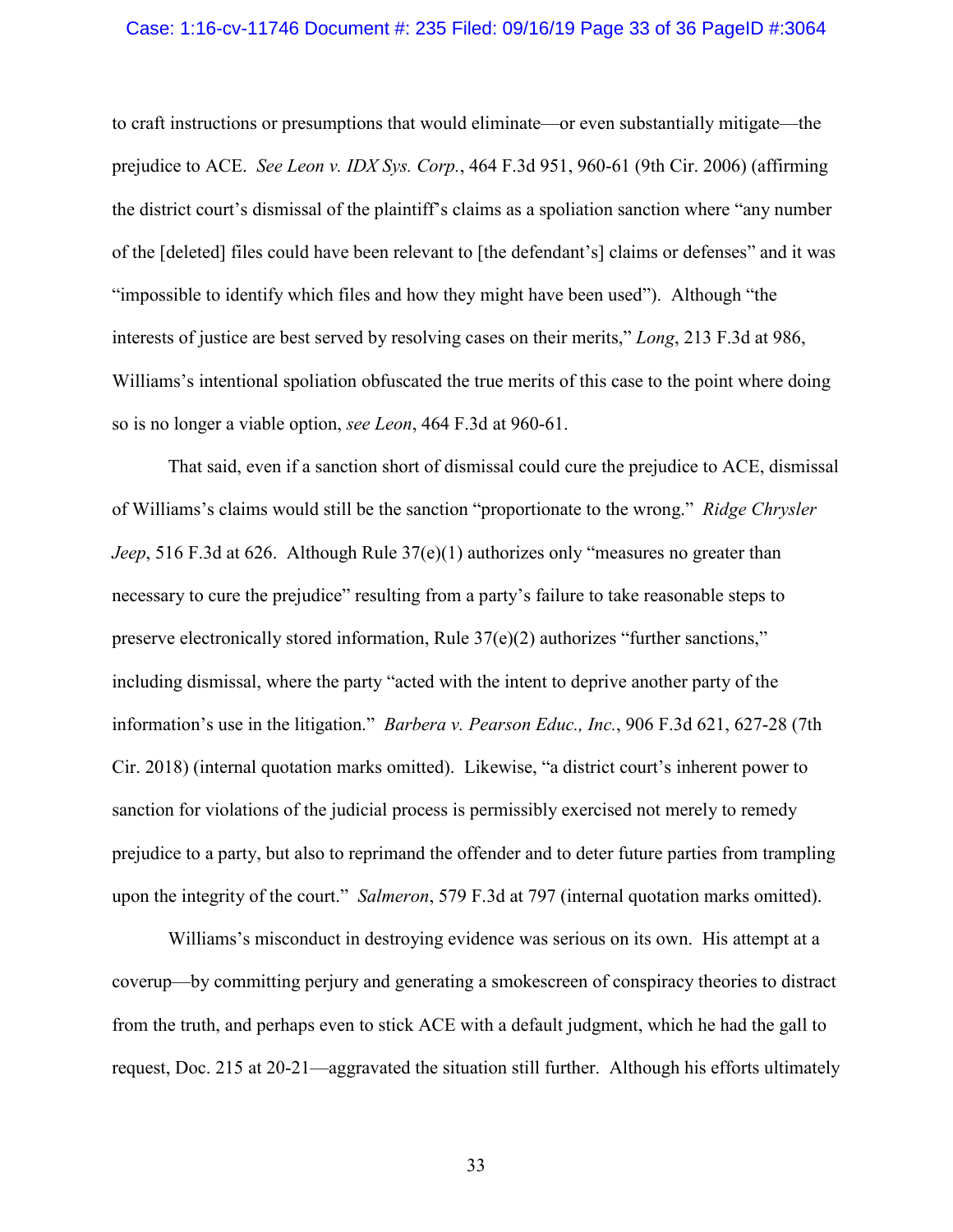## Case: 1:16-cv-11746 Document #: 235 Filed: 09/16/19 Page 34 of 36 PageID #:3064

failed, that failure came only after ACE was put to the time and expense of hiring a forensic expert, of researching and drafting its sanctions motion and extensive briefs, and of preparing for and participating in a two-day evidentiary hearing. *See Salmeron*, 579 F.3d at 797 ("[W]e do not require a district court to measure the impact on the litigation of a wrongdoer's willful misconduct before it issues a dismissal sanction.") (citation omitted). Taken as a whole, Williams's misconduct was extraordinarily serious and warrants an equally serious response. Dismissing his claims enables the court to "remedy prejudice" to ACE, to "reprimand" Williams, and to "deter future parties from trampling upon the integrity of the court." *Ibid*. (internal quotation mark omitted). An award of attorney fees and costs is warranted as well. *See Chambers*, 501 U.S. at 46 ("[I]f a court finds that fraud has been practiced upon it, or that the very temple of justice has been defiled, it may assess attorney's fees against the responsible party, as it may when a party shows bad faith by delaying or disrupting the litigation … .") (citation and internal quotation marks omitted); *Leon*, 464 F.3d at 955, 958-61 (affirming a dismissal sanction and attorney fee award where the district court determined the plaintiff employee "despoiled evidence by deleting 2,200 files from his [employer]-issued laptop computer during the pendency of the litigation").

## **III. ACE's State Law Counterclaim**

Dismissing Williams's claims leaves only ACE's counterclaim for theft under Indiana law. Given that the parties are not diverse, Doc. 66 at ¶¶ 1-2, ACE correctly premises jurisdiction over its counterclaim on the supplemental jurisdiction, 28 U.S.C. § 1367(a). Doc. 29 at p. 31,  $\P$  2. Section 1367(c)(3) provides that "[t]he district courts may decline to exercise supplemental jurisdiction over a claim under subsection (a) if … the district court has dismissed all claims over which it has original jurisdiction." 28 U.S.C. § 1367(c)(3). "As a general matter, when all federal claims have been dismissed prior to trial, the federal court should relinquish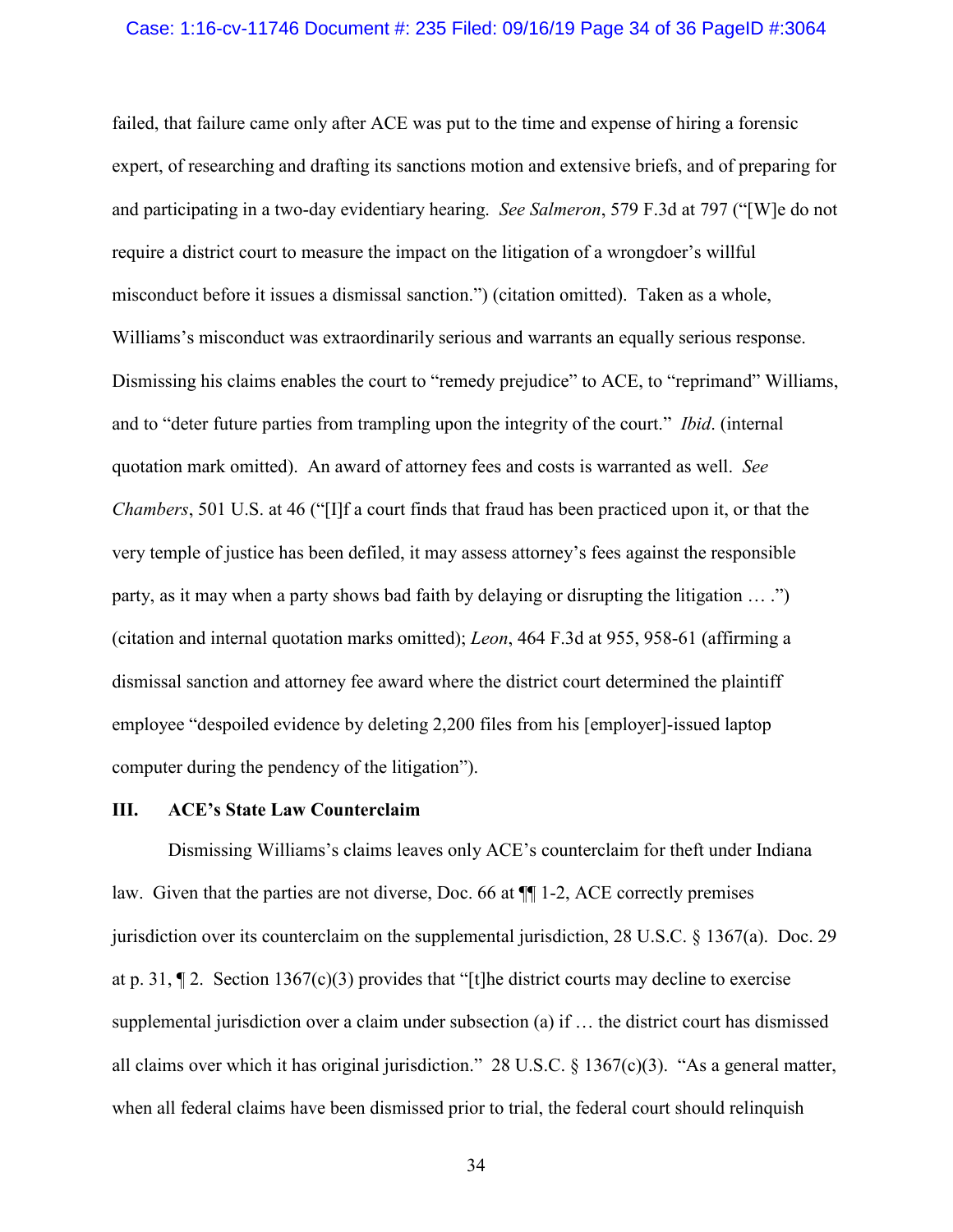## Case: 1:16-cv-11746 Document #: 235 Filed: 09/16/19 Page 35 of 36 PageID #:3064

jurisdiction over the remaining pend[e]nt state claims." *Williams v. Rodriguez*, 509 F.3d 392, 404 (7th Cir. 2007); *see also Dietchweiler ex rel. Dietchweiler v. Lucas*, 827 F.3d 622, 631 (7th Cir. 2016) (same). The general rule has three exceptions: "when the [refiling] of the state claims is barred by the statute of limitations; where substantial judicial resources have already been expended on the state claims; and when it is clearly apparent how the state claim is to be decided." *Williams*, 509 F.3d at 404; *see also RWJ Mgmt. Co. v. BP Prods. N. Am., Inc.*, 672 F.3d 476, 480 (7th Cir. 2012).

None of the exceptions apply here. First, if this court relinquishes supplemental jurisdiction over ACE's state law counterclaim, Indiana law would give ACE three years to refile it in state court. *See Artis v. District of Columbia*, 138 S. Ct. 594, 606 (2018) (citing Ind. Code § 34-11-8-1); *Hemenway v. Peabody Coal Co.*, 159 F.3d 255, 266 (7th Cir. 1998) (same). Second, substantial federal judicial resources have not yet been committed to the counterclaim. *See Davis v. Cook Cnty.*, 534 F.3d 650, 654 (7th Cir. 2008) ("[T]he district court disposed of the federal claims on summary judgment, and so 'substantial judicial resources' have not yet been committed to the case."). And third, it is not clearly apparent how the counterclaim will be resolved. Given all this, relinquishing jurisdiction over the counterclaim is the appropriate course under § 1367(c)(3). *See Dietchweiler*, 827 F.3d at 631; *RWJ Mgmt. Co.*, 672 F.3d at 479- 82.

## **Conclusion**

ACE's sanctions motion is granted. Williams's claims are dismissed with prejudice, and Williams must pay the reasonable attorney fees and costs that ACE incurred in connection with uncovering Williams's misconduct and litigating the sanctions motion. By September 30, 2019, ACE shall file a memorandum, with invoices and any other pertinent evidentiary support,